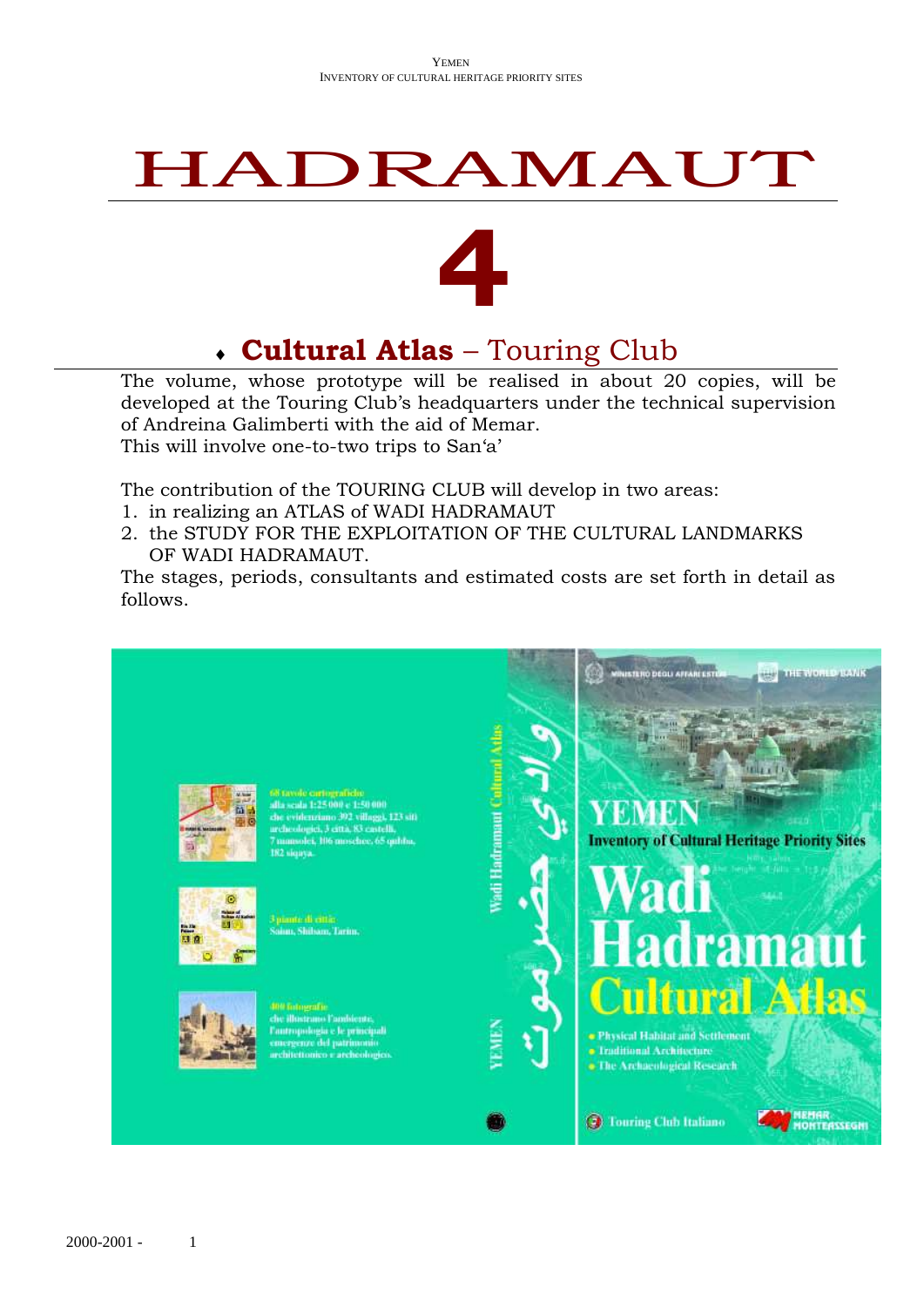# A – **VARIOUS**

- 1. Cover, Frontispiece and Colophon
- 2. Publisher's presentation
- 3. Preface
- 4. Legend
- 5. Technical filecards

### B – **SECTORS**

- 1. Yemen
- 2. Wadi Hadramaut

C – **LEGEND**: the following elements of cultural and environmental interest will be highlighted:

- 1. ARCHAEOLOGICAL AREAS
- 2. CITIES and VILLAGES
- 3. MONUMENTS (accessible ones will be marked)
- 4. ROADS (asphalted roads, dirt roads)
- 5. FARMLANDS (date palms)
- 6. NATURAL AREAS (desert)
- 7. PANORAMIC SPOTS
- 8. VISUAL CONES ON COMPLEXES AND MONUMENTS

Also to be identified and highlighted:

1. VARIOUS FACILITIES AND SERVICES (suqs, airports, hotel, restaurants, etc.)

Lastly:

2. TOPONOMASTICS in English and in Arabic

D – **TERRITORIAL CHARTS**: cartography on a 1/25,000 scale; and oriented raster will be developed on these maps.

E – **CHARTS OF URBAN CENTRE**: the representation of the major urban centres of the valley (Seyun, Shibam and Tarim) with highlighting of landmarks.

F – **TOPONYMS**: in English and in Arabic.

G – **BOUNDARIES**: in addition to being represented in the Atlas, they will be given in the vectorial files.

- 1. Province boundary
- 2. Wadi boundary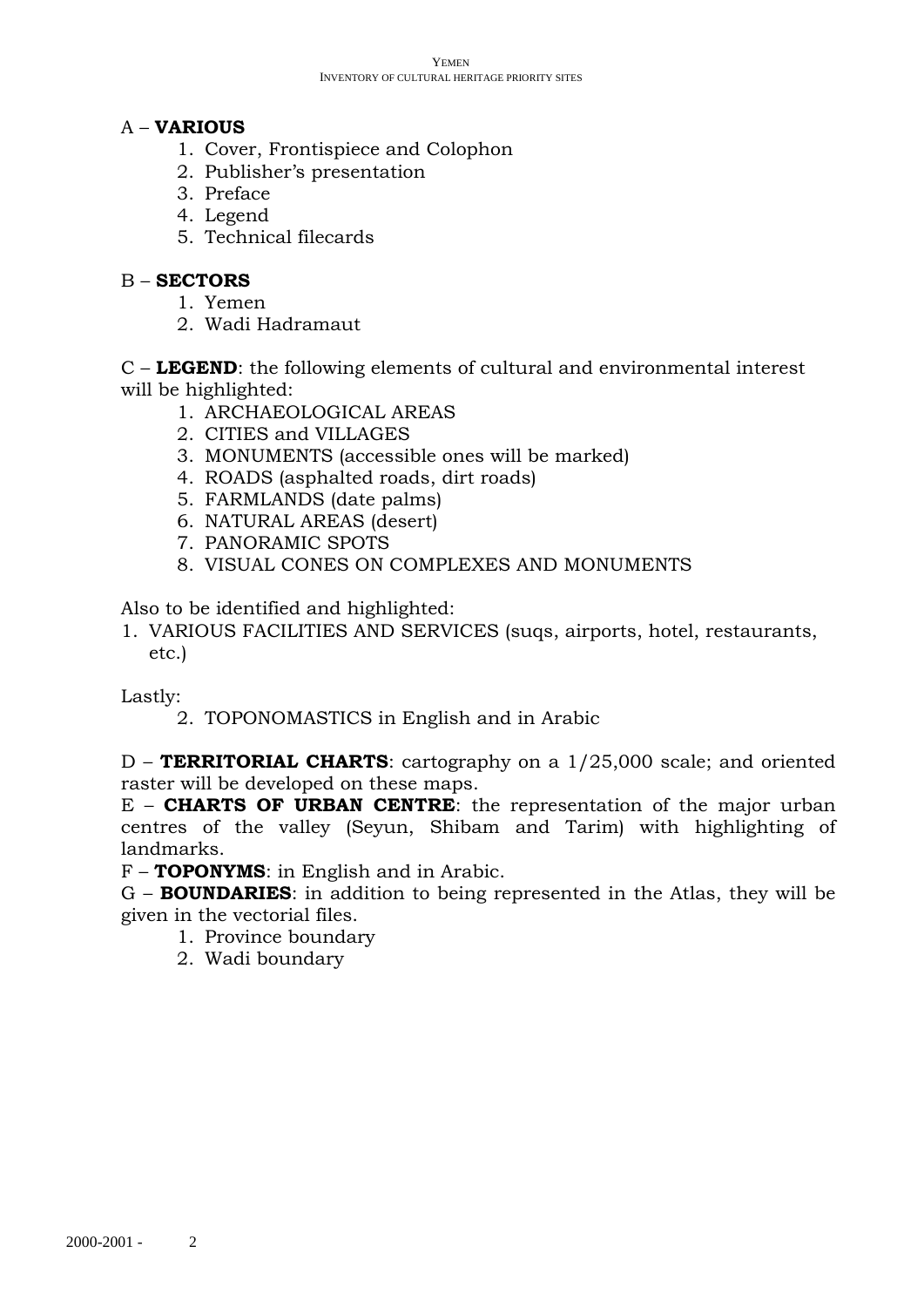# HADRAMAUT

# **5**

# **Cultural Landmarks' Exploitation Program**

Notes for defining a CULTURAL LANDMARK EXPLOITATION PROGRAM of wadi Hadramaut

*The utilisation of a homogeneous cultural area like wadi Hadramaut can be implemented through a combination of co-ordinated interventions which can effectively conserve, safeguard and favour a wider fruition of the architectural and archaeological landmarks by the local population and by foreign scholars and visitors.*

The contents of the proposal derive from a knowledge acquired in nearly two years of working in situ and of developing an inventory of the historical and archaeological landmarks with the executives of the GOAMM and the GOPCHY in the course of an entire work year. Thus to realise such a program we suggest using a procedure that grapples with the reality of the wadi and concerns human and financial resources, keeping duly in mind local customs and state legislation.

The **definition** of a PROGRAM will require first of all that legal and sustainable PROCEDURES be used; it will also be necessary to have the financial backing of international INSTITUTIONS capable of proceeding with its **implementation** through a commitment of human and economic RESOURCES. An indispensable element will be the presence of local OFFICES capable of taking over the everyday **management** of interventions.

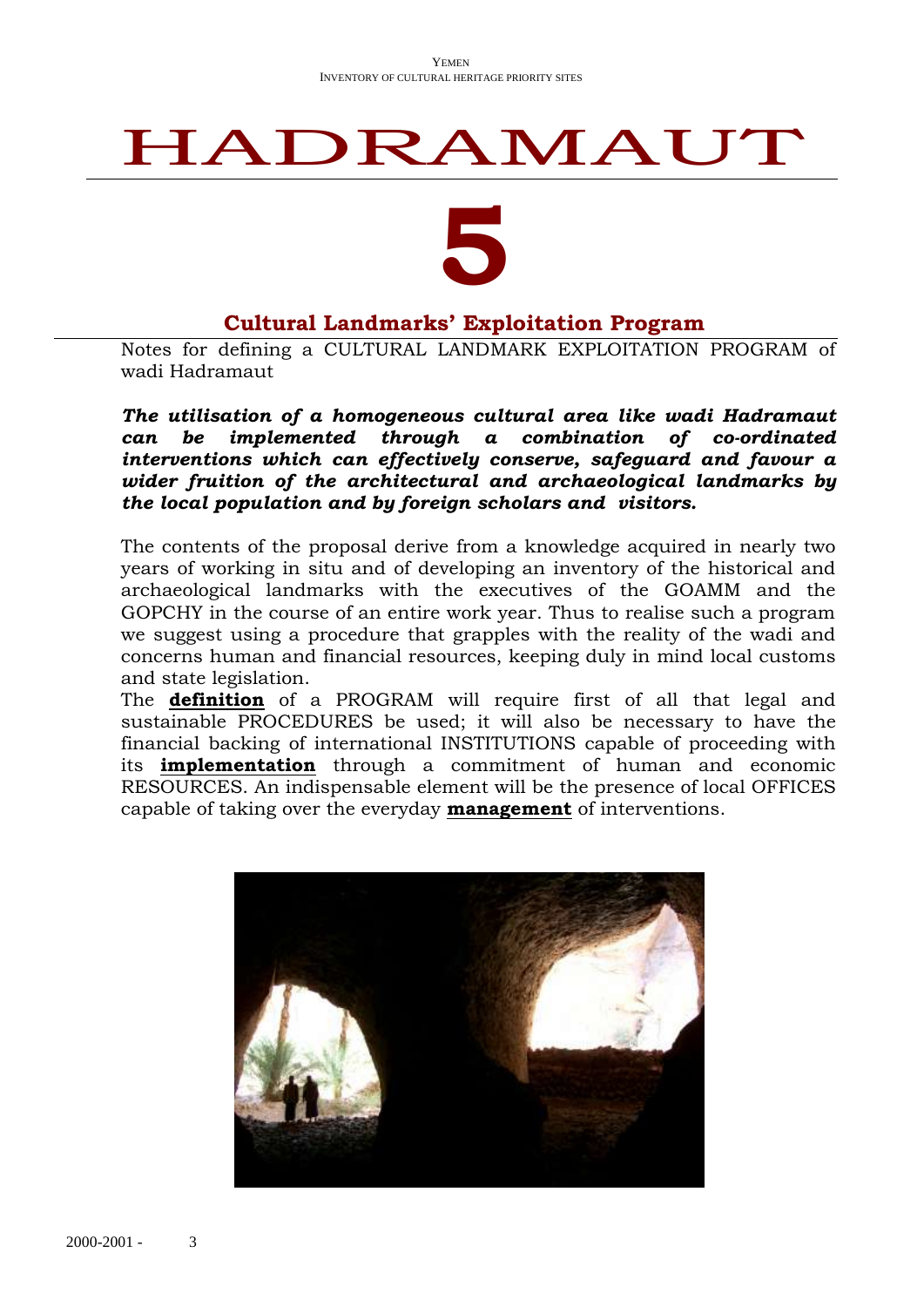# YEMEN HADRAMAUT



software



Version 1.00

The **SEM- YEMEN** application has the chief purpose of allowing the user to create and/or modify the catalogue cards compatible with the European norm. To do so **SEM-YEMEN** makes available a series of tools which facilitate and speed up data input and control operations. SEM-YEMEN also implements a complete DBMS of search, consultation, import and export function. In particular the program creates methods for sending and receiving card and image packages that are compatible with European norms.

# **Application**

**SEM-YEMEN** is an application for Windows95, Windows98, Windows2000 or Windows NT 4.0 Workstation of the MDI (multi-document interface) type. It is therefore an application characterised by a main window within which other windows are placed with specific functions which can never "leave" the area defined by the main window. Its interface meets the standard set by latest generation Windows applications and makes use of visual elements and interactive models that are extremely common in this platform. **SEM-YEMEN** can use any connected printer configured in Windows. Of course for photo prints it is preferable to use a colour printer.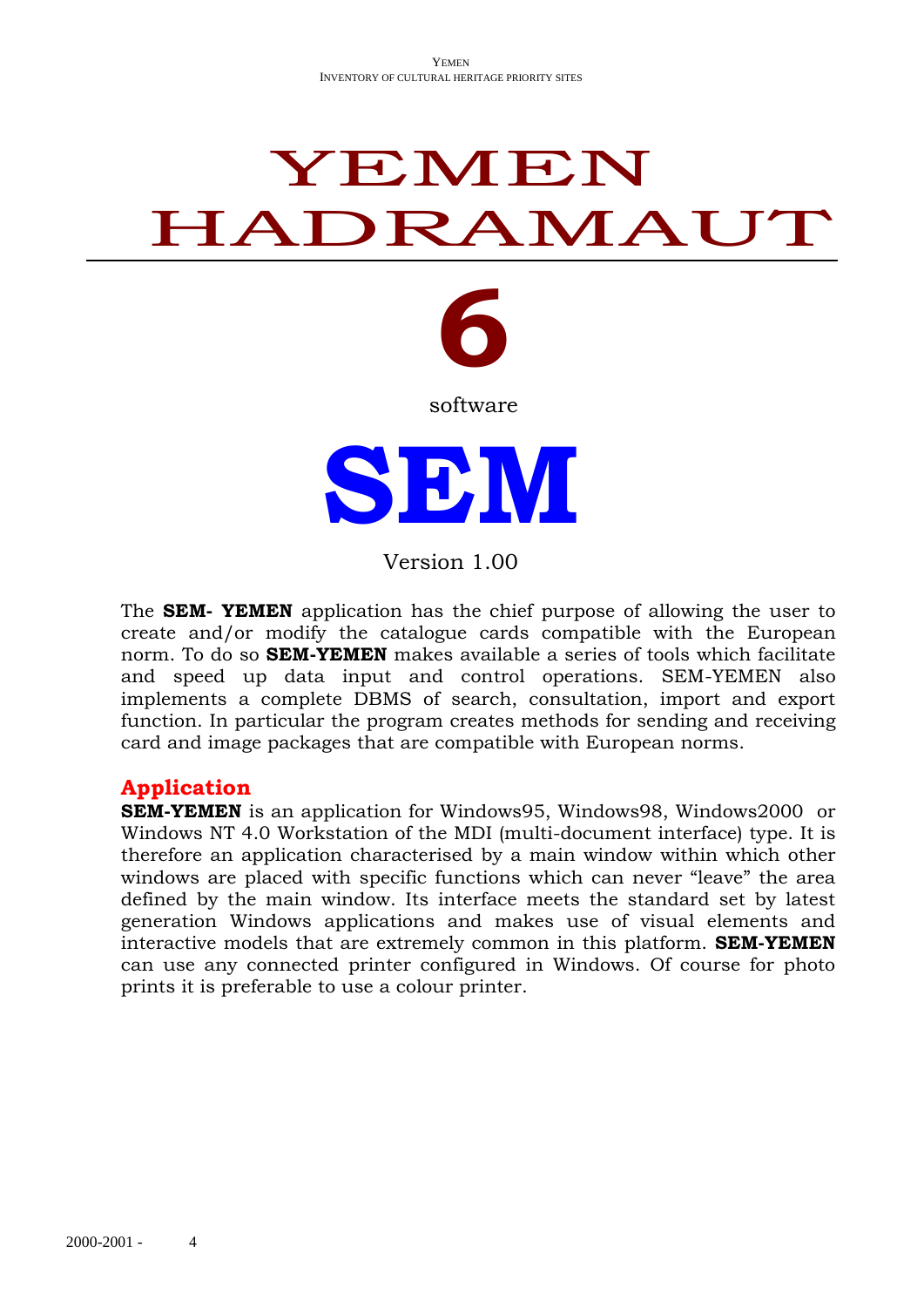

# ……………*FOR COMPILATION*

# SEM

# **historical & archaeological site**

# **CD REFERENCE**

| <b>TSK</b>  | Type of filecard<br>Code defining the filecard model.<br>Closed and controlled vocabulary:<br><b>SEM</b>                                                                                                                                                                                                                                     |
|-------------|----------------------------------------------------------------------------------------------------------------------------------------------------------------------------------------------------------------------------------------------------------------------------------------------------------------------------------------------|
| <b>NCT</b>  | <b>IDENTIFICATION</b>                                                                                                                                                                                                                                                                                                                        |
| <b>NCTR</b> | Geo-political code<br>Identification code composed of one or more letters followed by two<br>numbers corresponding to the region (governorate) to which the<br>recorded cultural asset belongs.<br>Closed controlled vocabulary:<br><b>Y05</b><br>[Hadramaut]                                                                                |
| <b>NCTN</b> | Reference code<br>Combination of letters and numbers that uniquely identifies each<br>inventoried asset in the data bank.<br>A / H / S: archaeological/historical/mixed site<br>00001 five figures progressively enumerating the listed sites that are to<br>be created by separating them by type (archaeological / historical /<br>mixed). |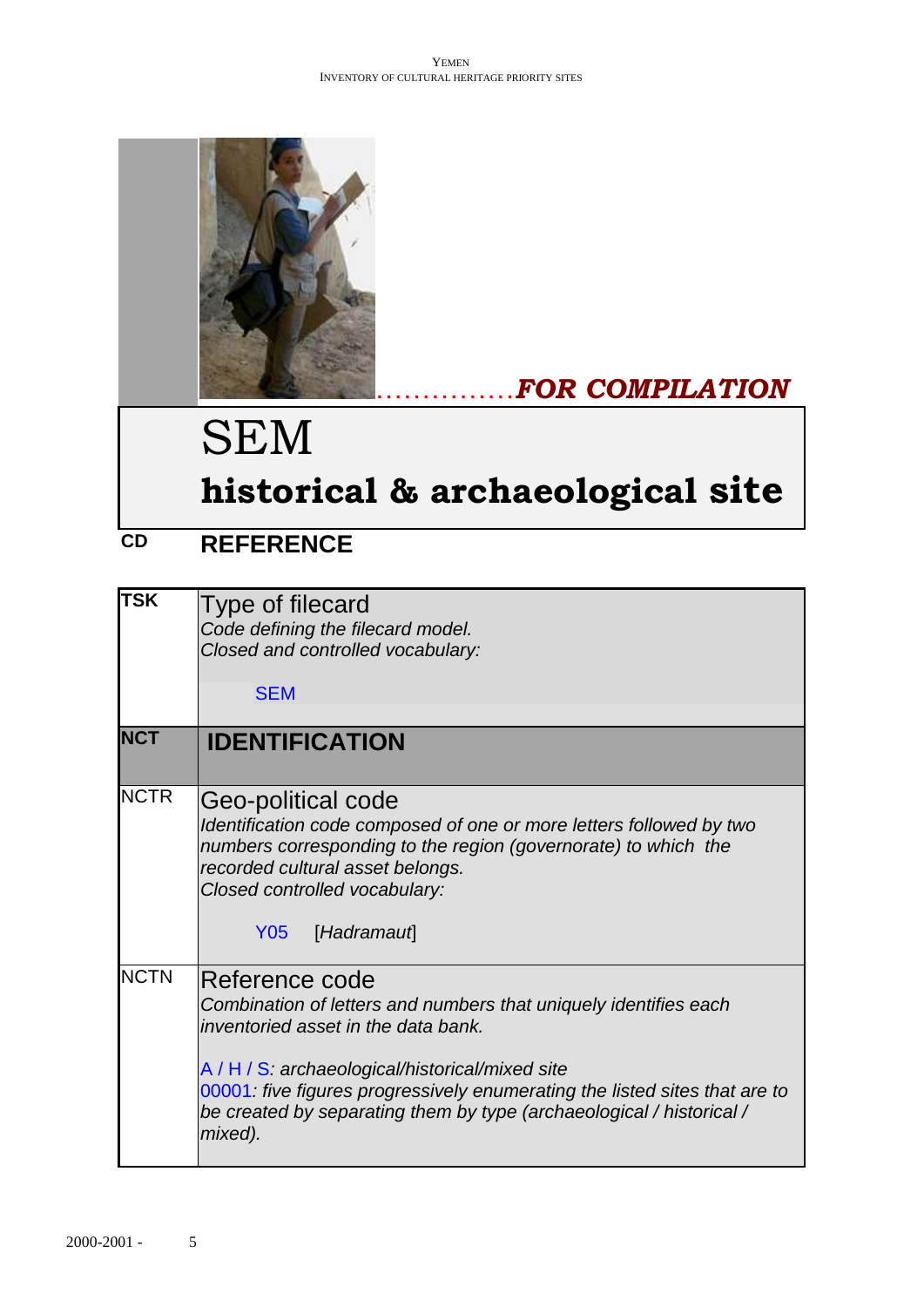# **RV HIERARCHY**

| <b>RVE</b>  | <b>LEVEL</b>                                                                                                                                                |
|-------------|-------------------------------------------------------------------------------------------------------------------------------------------------------------|
| <b>RVEL</b> | Level<br>Type of the recorded cultural asset.<br>Closed controlled vocabulary:<br><b>ARCHAEOLOGICAL SITE</b><br><b>HISTORICAL SITE</b><br><b>MIXED SITE</b> |
| <b>RVM</b>  | <b>CROSS REFERENCE TO WIDER RELATED</b><br><b>RECORDS</b>                                                                                                   |
| <b>RVMM</b> | <b>WIDER LEVEL</b><br>The position occupied by the filed object within the context.<br>Opened controlled vocabulary:<br><b>ARCHAEOLOGICAL MISSION</b>       |
| <b>RVMN</b> | Denomination<br>Official name of the mission. Opened controlled vocabulary:<br><b>MISSIONE ARCHEOLOGICA ITALIANA</b>                                        |
| <b>RVMR</b> | Reference number<br>Report the code of the mission filecard. Opened controlled vocabulary:<br>I mis1                                                        |
| <b>OG</b>   | <b>OBJECT</b>                                                                                                                                               |

| <b>OGT</b> | <b>OBJECT</b>                                                                                                                                                                                   |
|------------|-------------------------------------------------------------------------------------------------------------------------------------------------------------------------------------------------|
| IOGTD      | <b>TYPE</b><br>Generally an interpretation of the site by its form or function.<br>Opened controlled vocabulary:<br><b>TOWN (MUDIRIYYA HEADQUARTERS)</b><br><b>SETTLEMENT</b><br><b>VILLAGE</b> |
|            | In some cases the inventoried landmark cannot be considered buildings                                                                                                                           |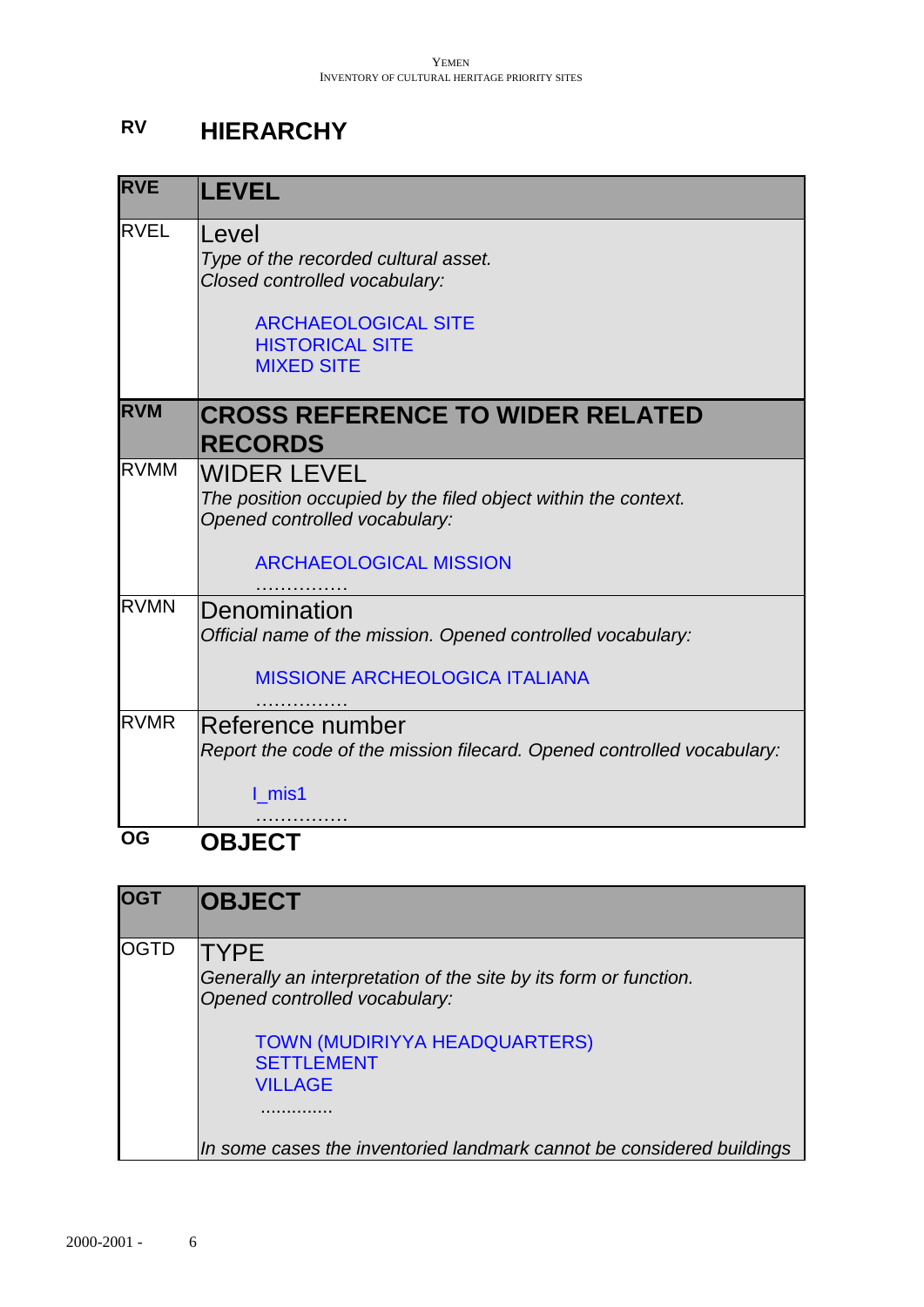|             | or works, but only parts of these or mobile artifacts.                                                                                                                                                  |
|-------------|---------------------------------------------------------------------------------------------------------------------------------------------------------------------------------------------------------|
| <b>OGTQ</b> | <b>CATEGORY</b><br>Broad functional or descriptive category to which the site pertains.<br>Opened controlled vocabulary:<br><b>FUNERARY</b><br><b>HABITATION</b><br><b>HYDRAULIC</b><br><b>MILITARY</b> |
| <b>ISGT</b> | <b>SUBJECT</b>                                                                                                                                                                                          |
| <b>SGTI</b> | <b>Official Denomination</b><br>Free text allowing identification of monument or of complex by its name<br>or by its common.<br>Ex.: AL MAR'I                                                           |
| <b>OGA</b>  | <b>OTHER DENOMINATION</b>                                                                                                                                                                               |
| <b>OGAD</b> | Name<br>For other contemporary denominations and other historical<br>denominations, field repetition is to be used.<br><b>MAKAN AL MAR'I</b><br>Ex.:                                                    |
| <b>OGAG</b> | Category<br>To clarify the type of alternative or previous denomination identified.<br>Opened controlled vocabulary:<br><b>OFFICIAL</b><br><b>IDIOMATIC</b><br><b>HISTORICAL</b>                        |
| <b>OGAL</b> | Language<br>Language in which the denomination is expressed.<br>Opened controlled vocabulary:<br><b>ENGLISH</b><br><b>TRANSLITERATION</b>                                                               |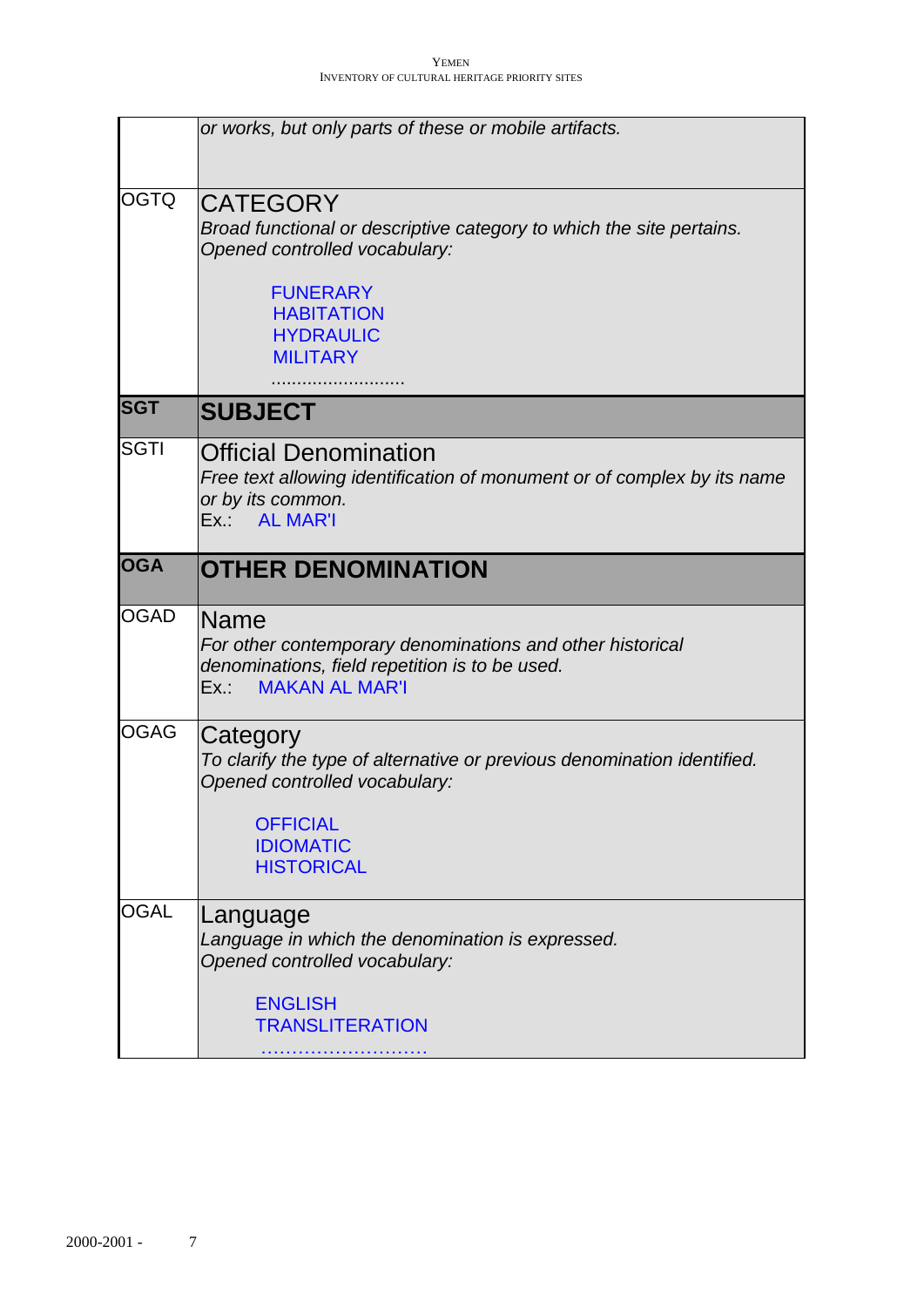| <b>OGAS</b> | Source<br>Data related to the source from which the information has been<br>gathered. As for the bibliographic sources the code is recorded as a<br>quotation of the sub-field.<br>Open controlled vocabulary:<br><b>ORAL SOURCE</b><br>CARTOGRAPHY OF THE MINISTRY OF AGRICULTURE AND<br><b>AGRARIAN REFORM (SCALE 1:25.000)</b> |
|-------------|-----------------------------------------------------------------------------------------------------------------------------------------------------------------------------------------------------------------------------------------------------------------------------------------------------------------------------------|
| <b>CLS</b>  | BY000123<br><b>Class</b><br>Number of buildings as resulting from the last census.<br><b>NUMBER OF HOUSES: 67 (CARTOGRAPHY REPUBLIC OF</b>                                                                                                                                                                                        |
| LC          | <b>YEMEN, SCALE 1:100.000)</b><br><b>LOCATION</b>                                                                                                                                                                                                                                                                                 |

| <b>PVC</b>  | <b>ADMINISTRATIVE LOCATION</b><br>To use for indicating other administrative subdivisions on which the site<br>depends. According to the administrative structure of each country, it<br>may be necessary to indicate different values, as in Tunisia where the<br>regions are divided into Governorate and Delegations.                                                         |
|-------------|----------------------------------------------------------------------------------------------------------------------------------------------------------------------------------------------------------------------------------------------------------------------------------------------------------------------------------------------------------------------------------|
| <b>PVCS</b> | Country or nation<br>Closed controlled vocabulary:<br><b>YEMEN</b>                                                                                                                                                                                                                                                                                                               |
| <b>PVCR</b> | Geo-political unit<br>To use for indicating the geographic or political division of the country<br>where the site is located. Closed controlled vocabulary:<br><b>HADRAMAUT GOVERNORATE</b>                                                                                                                                                                                      |
| <b>PVCP</b> | Administrative sub-division<br>Subfield to complete with a vocabulary associated with the vocabulary of<br>the preceding subfield. Closed controlled vocabulary:<br><b>MUDIRIYA OF TARIM</b><br><b>MUDIRIYA OF SHIBAM</b><br><b>MUDIRIYA OF SAIUN</b><br><b>MUDIRIYA OF AL QATN</b><br><b>MUDIRIYA OF WADI DAW'AN</b><br><b>MUDIRIYA OF AS SAH</b><br><b>MUDIRIYA OF HODEIDA</b> |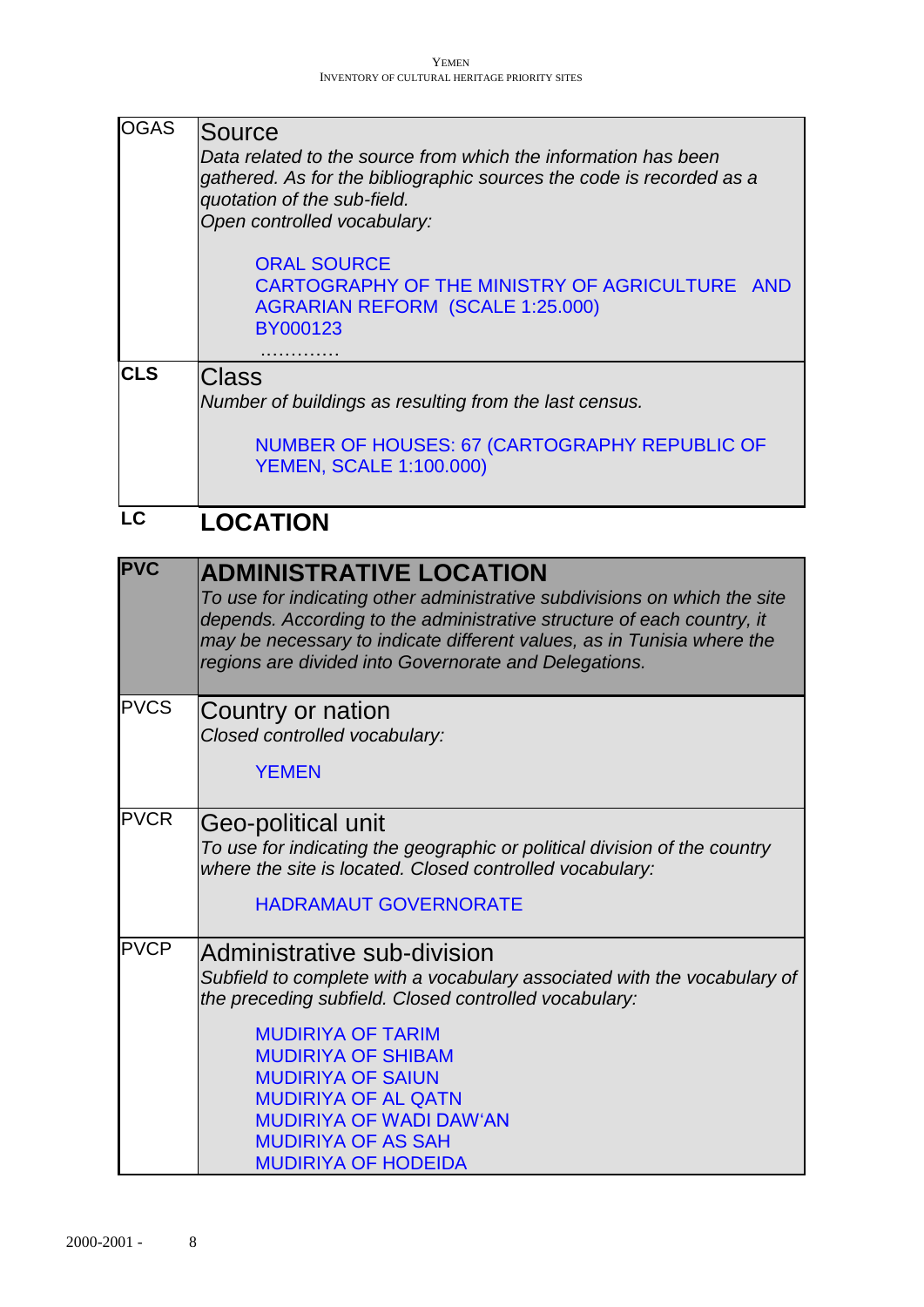|             | MUDIRIYA OF HAURA AND WADI AL'AIN<br><b>MUDIRIYA OF ASSUM</b>                                                                                                                                                                                                                                                                                            |
|-------------|----------------------------------------------------------------------------------------------------------------------------------------------------------------------------------------------------------------------------------------------------------------------------------------------------------------------------------------------------------|
| <b>PVCC</b> | <b>Municipality / District</b><br>The denomination of territory is used to refer to an area seat.<br>Subdivision recognised in the official administrative sections.<br>Closed controlled vocabulary                                                                                                                                                     |
| <b>PVCL</b> | Town or Village<br>When the site is located in an extra-urban area, it is necessary to note<br>the nearest inhabited place and to add.<br><b>SAIUN</b><br>Ex:<br><b>SAIUN (NEAR)</b>                                                                                                                                                                     |
| <b>PVL</b>  | <b>LOCALITY</b>                                                                                                                                                                                                                                                                                                                                          |
| <b>PVLN</b> | <b>Name</b><br>Name of the town, or of the wadi (in case there are no near urban<br>centres), to which the cultural asset belongs.<br>Ex.: DHARIH AHMED BIN 'ISA                                                                                                                                                                                         |
| <b>PVLG</b> | Category<br>Controlled vocabulary:<br><b>OFFICIAL</b><br><b>IDIOMATIC</b><br><b>HISTORICAL</b>                                                                                                                                                                                                                                                           |
| <b>PVLL</b> | Language<br>Language in which the denomination is expressed.<br>Opened controlled vocabulary:<br><b>ENGLISH</b><br><b>TRANSLITERATED</b>                                                                                                                                                                                                                 |
| <b>PVLS</b> | Source<br>Data related to the source from which the information has been<br>gathered. As for the bibliographic sources the code is recorded as a<br>quotation of the sub-field. Controlled vocabulary:<br><b>ORAL SOURCE</b><br>CARTOGRAPHY OF THE MINISTRY OF AGRICULTURE AND<br><b>AGRARIAN REFORM (SCALE 1:25000)</b><br><b>BIBLIOGRAPHY BY000123</b> |
| <b>UBV</b>  | <b>ADDRESS</b>                                                                                                                                                                                                                                                                                                                                           |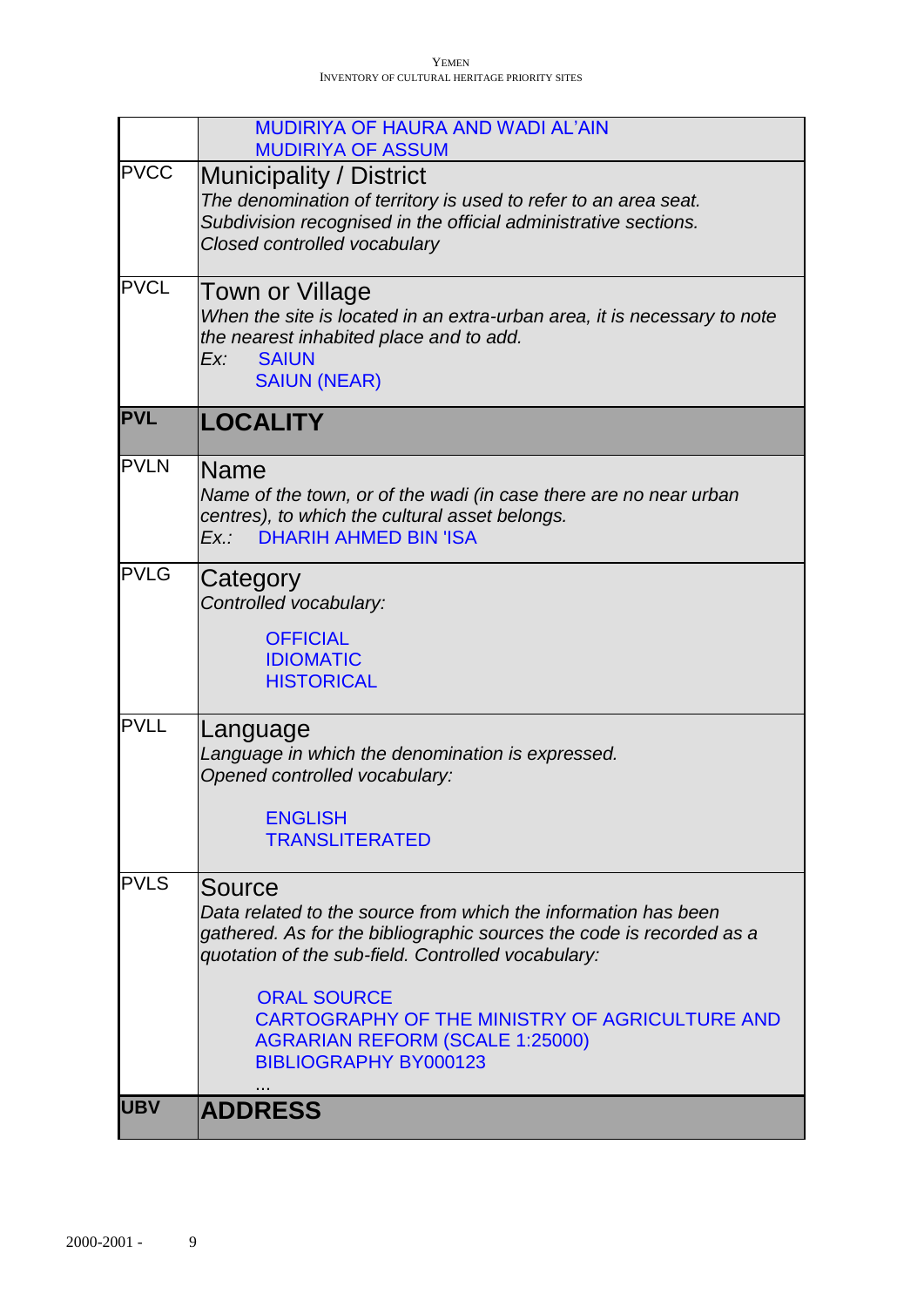| <b>UBVD</b> | Road name                                                                                  |
|-------------|--------------------------------------------------------------------------------------------|
|             | Type of road or denomination.                                                              |
|             | Ex.: WADI SAR ROAD                                                                         |
|             | <b>SAIUN-TARIM ROAD</b>                                                                    |
| <b>UBVN</b> | Road number                                                                                |
|             | Road number or if there is no number, the distance expressed in km                         |
|             | from the nearest town. Free text                                                           |
|             | Km 19 FROM SHIBAM IN THE WESTERN DIRECTION<br>Ex.:<br>TOWARDS THE ENTRANCE OF WADI DAW'AN. |
|             |                                                                                            |
| <b>OSL</b>  |                                                                                            |
|             | <b>DESCRIPTION</b>                                                                         |
| <b>OSLA</b> | Accessibility                                                                              |
|             | Brief description of the route leading to the site from the nearest known                  |
|             | point. Free text.<br>AFTER 5 KM OF ASPHALTED ROAD TILL MARYAMA, TURN<br>Ex.:               |
|             | <b>RIGHT ON A DIRT TRACK FOR OTHER 2 KM.</b>                                               |
|             |                                                                                            |
| <b>OSLR</b> | Relationship with the context                                                              |
|             | Description of the natural and agronomic context surrounding the site.                     |
|             | Free text.<br>Ex.: FARMING AREA TO THE NORTH AND THE WEST,                                 |
|             | <b>MOUNTAIN TO THE OTHER SIDES.</b>                                                        |
|             |                                                                                            |
| <b>OSLM</b> | Morphology                                                                                 |
|             | Description of the ground on which the site is located.                                    |
|             | Free text.<br>Ex.: AT THE FOOT OF THE MOUNTAIN                                             |
|             | <b>IN THE WADI FLOOR</b>                                                                   |
|             |                                                                                            |
| <b>OSLI</b> | Hydrography                                                                                |
|             | Definition of the catchment basin in which the site is located.                            |
|             | Free text.<br>Ex.:<br><b>WADI HADRAMAUT</b>                                                |
|             | <b>WADI DAW'AN / WADI LAYSAR</b>                                                           |
|             |                                                                                            |
| <b>OSLV</b> | Vegetation                                                                                 |
|             | Description of the vegetation found in the site.<br>Free text.                             |
|             | <b>CULTIVATED FIELDS, PALM TREES.</b><br>Ex.:                                              |
|             |                                                                                            |
| <b>CR</b>   | <b>CARTOGRAPHIC IDENTIFIER</b>                                                             |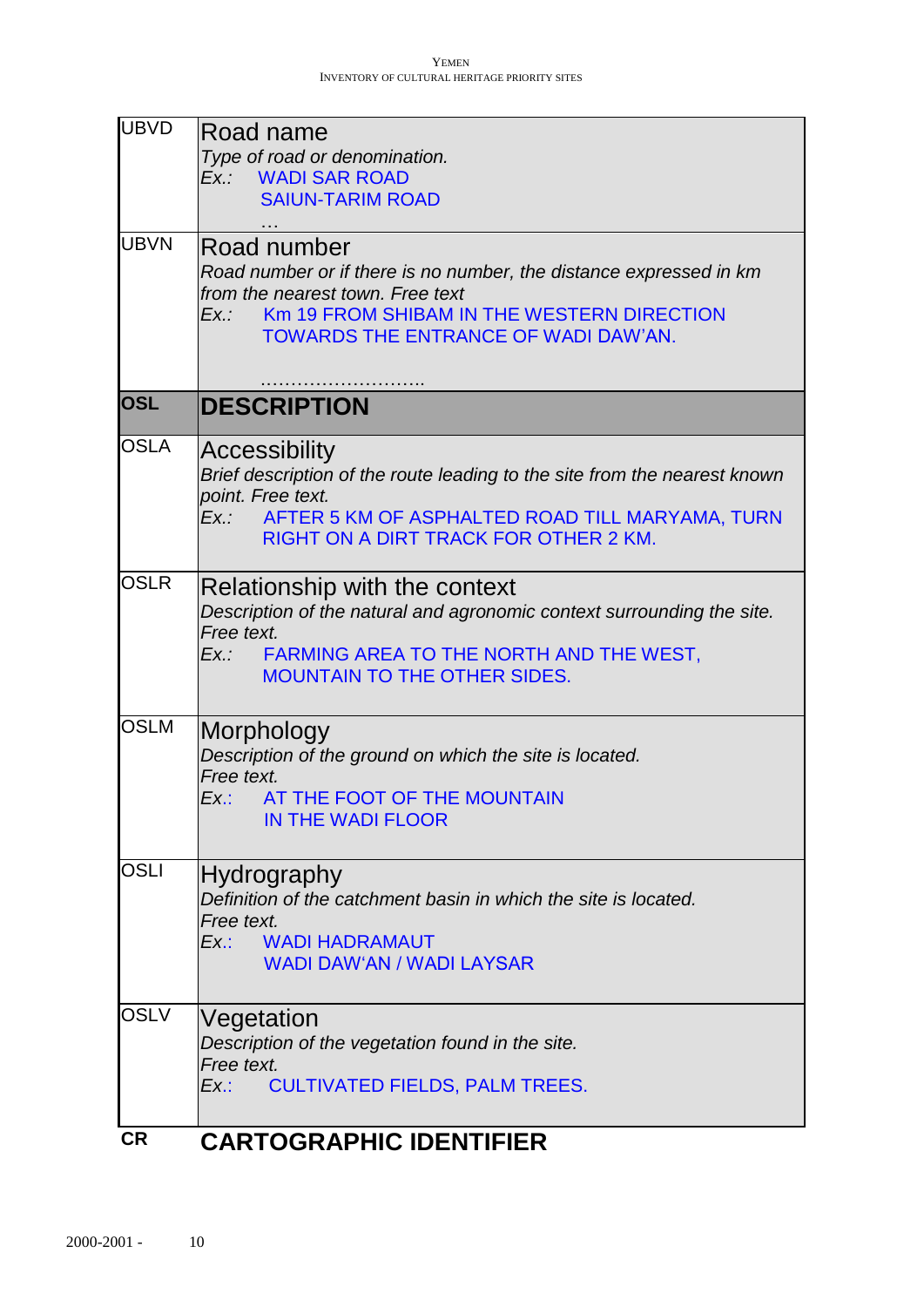| <b>CRS</b>  | Spatial referencing system                                                                                                                                                                                             |
|-------------|------------------------------------------------------------------------------------------------------------------------------------------------------------------------------------------------------------------------|
|             | This field specifies the spatial or cartographic referencing system<br>employed. Controlled vocabulary:                                                                                                                |
|             | <b>GAUSS-KRASOVSKY</b>                                                                                                                                                                                                 |
|             | <b>UTM</b><br><b>WGS 84</b>                                                                                                                                                                                            |
|             |                                                                                                                                                                                                                        |
| <b>CRT</b>  | Topology<br>Indicate if co-ordinates are related to a point, a line or an era. Indicate by<br>free text in parentheses the position used with the same numbers which<br>are used on the sketch. Controlled vocabulary: |
|             | [single point]<br>P<br>L.<br>[two point or more]<br>[three points more]<br>A                                                                                                                                           |
| <b>CRM</b>  | Methodology                                                                                                                                                                                                            |
|             | Identification of the cartographic co-ordinates through the choosen                                                                                                                                                    |
|             | instrument. Free text.<br>INSTRUMENTAL READING OF THE X, Y-CO-ORDINATES;<br>Ex.:                                                                                                                                       |
|             | FOR THE Z-CO-ORDINATE: USE OF THE MAP OF THE                                                                                                                                                                           |
|             | MINISTRY OF AGRICULTURE AND AGRARIAN REFORM.                                                                                                                                                                           |
|             |                                                                                                                                                                                                                        |
| <b>CRC</b>  | <b>COORDINATES</b>                                                                                                                                                                                                     |
| <b>CRCN</b> | Sequence number<br>Sequence number of the position used for the co-ordinates definition.                                                                                                                               |
| <b>CRCZ</b> | Significant altitude (Z-co-ordinate)                                                                                                                                                                                   |
| <b>CRCX</b> | Significant longitude (X-co-ordinate)                                                                                                                                                                                  |
| <b>CRCY</b> | Significant latitude (Y-co-ordinate)                                                                                                                                                                                   |
| <b>RE</b>   | <b>HISTORICAL COMMENTARY / DESCRIPTION</b>                                                                                                                                                                             |
| <b>REN</b>  | <b>COMMENTARY</b>                                                                                                                                                                                                      |
| RENR        | Reference to part<br>The connection among the different parts of a site is guaranteed by this<br>field. Opened controlled vocabulary:                                                                                  |
|             | <b>ENTIRE SITE</b>                                                                                                                                                                                                     |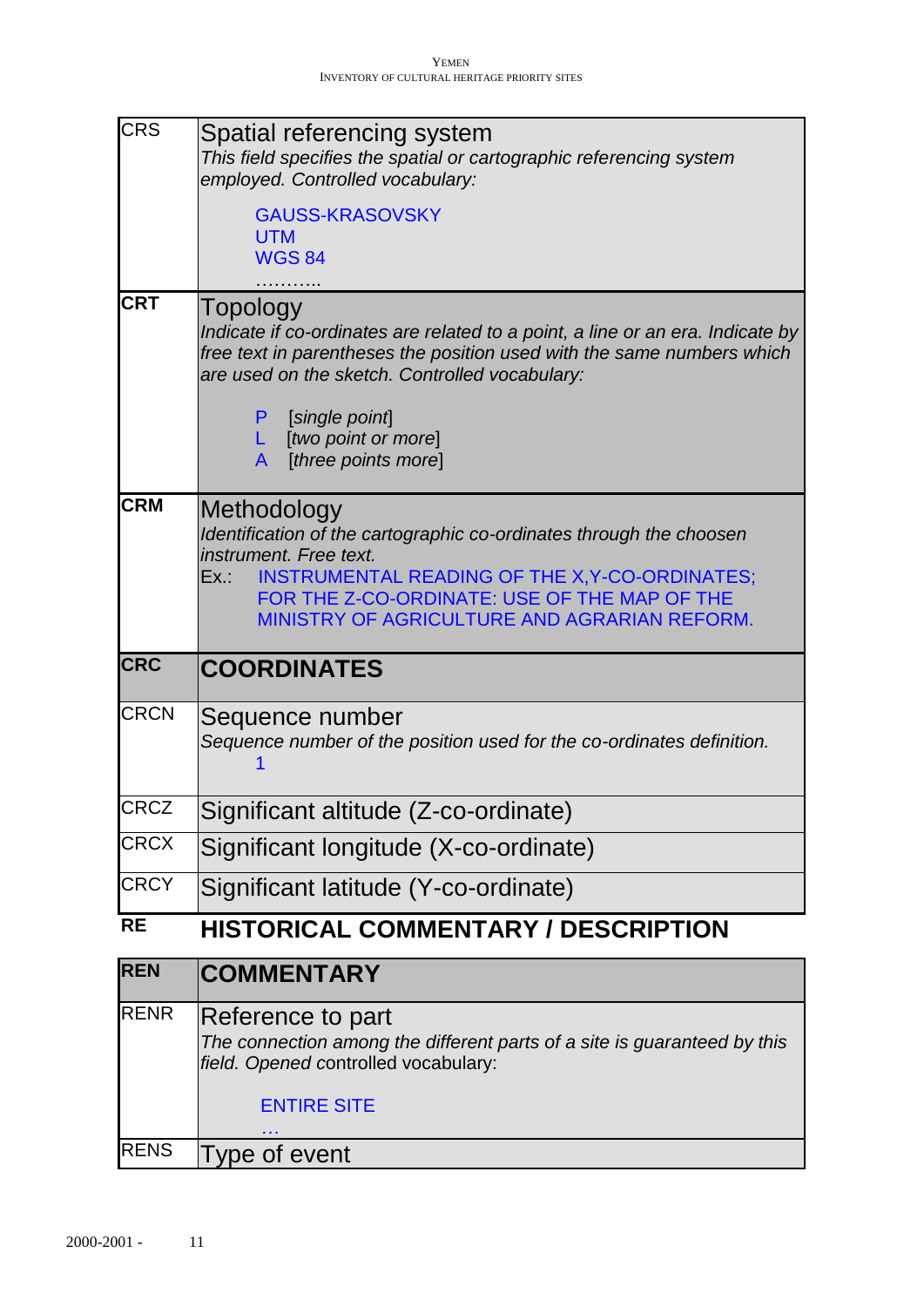|             | Opened controlled vocabulary:                                                                                        |
|-------------|----------------------------------------------------------------------------------------------------------------------|
|             |                                                                                                                      |
|             | <b>EXCAVATIONS</b><br><b>FOUNDATION</b>                                                                              |
|             |                                                                                                                      |
| <b>RENN</b> | Notice                                                                                                               |
|             | Free text.                                                                                                           |
|             | THE CITY HAS BEEN FULLY POPULATED SINCE THE<br><b>SECOND THOUSAND B.C.</b>                                           |
| <b>RENF</b> | Source - methodology                                                                                                 |
|             | Indicate which dating method has been attributed to the monument or to<br>the context. Opened controlled vocabulary: |
|             | <b>BIBLIOGRAPHY</b>                                                                                                  |
|             | <b>CONTEXT</b><br><b>EPIGRAPHIC DATA</b>                                                                             |
|             | <b>MATERIALS</b>                                                                                                     |
|             | <b>ANALYSIS OF STRUCTURES</b>                                                                                        |
| <b>REX</b>  | <b>CHRONOLOGY</b>                                                                                                    |
|             |                                                                                                                      |
| <b>REXE</b> | <b>IFrom</b><br>Cultural period or phase. When possible, the most ancient century or<br>date. Controlled vocabulary: |
|             | <b>BEGINNING/END</b>                                                                                                 |
|             | <b>MID</b><br><b>FIRST HALF</b>                                                                                      |
|             | <b>SECOND HALF</b>                                                                                                   |
|             | <b>FIRST QUARTER</b>                                                                                                 |
|             | <b>SECOND QUARTER</b>                                                                                                |
|             | THIRD QUARTER                                                                                                        |
|             | <b>LAST QUARTER</b>                                                                                                  |
|             | <b>END</b><br><b>BEGINNING</b>                                                                                       |
|             |                                                                                                                      |
|             | <b>III A.D., LAST QUARTER</b><br>Ex.:<br>1640 A.D                                                                    |
| <b>REXT</b> | To                                                                                                                   |
|             | Cultural period or phase. When possible, the most recent century or<br>date. Controlled vocabulary:                  |
|             | <b>BEGINNING/END</b>                                                                                                 |
|             | <b>MID</b>                                                                                                           |
|             | <b>FIRST HALF</b>                                                                                                    |
|             | <b>SECOND HALF</b>                                                                                                   |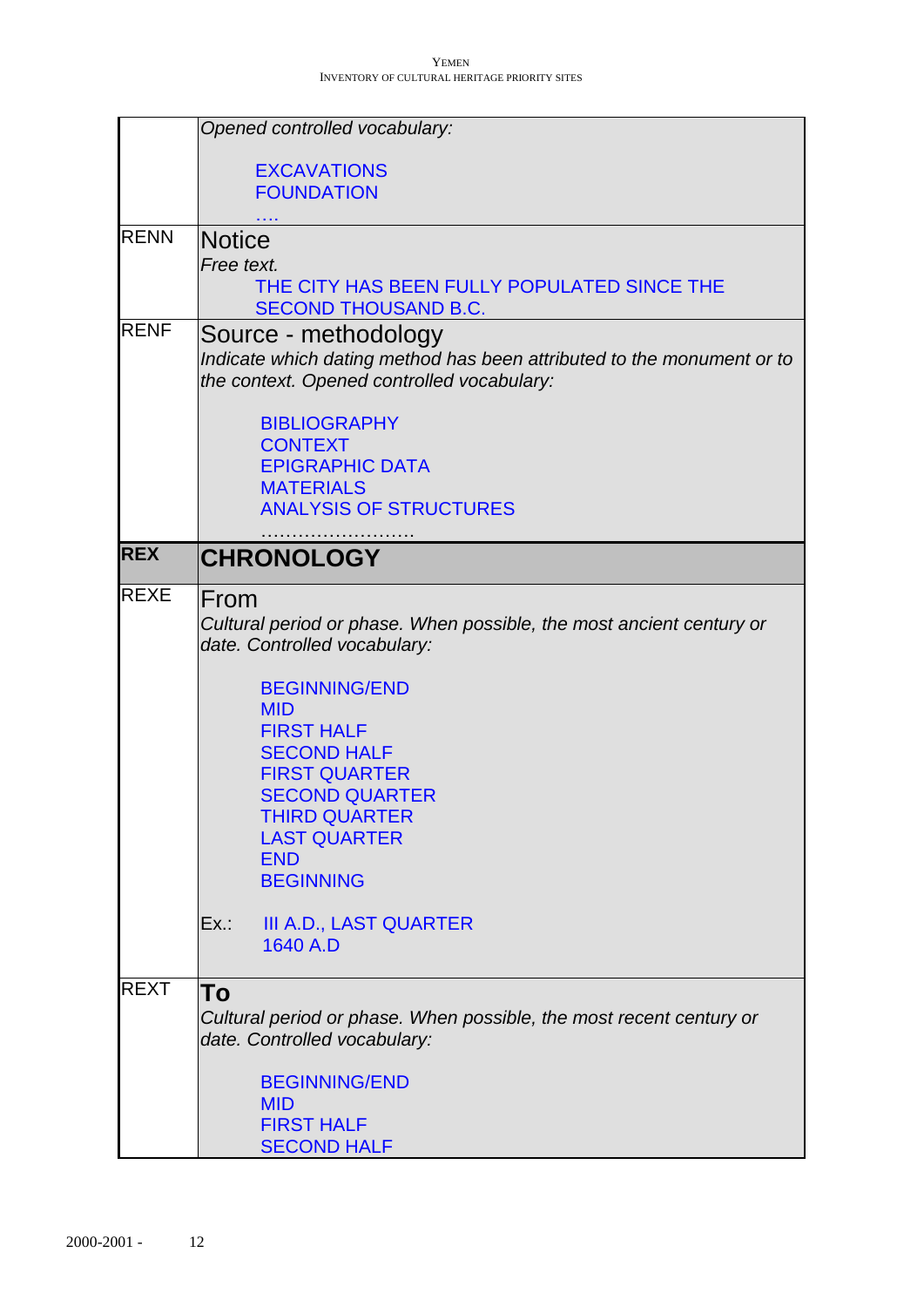|             | <b>FIRST QUARTER</b><br><b>SECOND QUARTER</b><br><b>THIRD QUARTER</b><br><b>LAST QUARTER</b><br><b>END</b><br><b>BEGINNING</b>                                                                                                                                                                                                                                                       |
|-------------|--------------------------------------------------------------------------------------------------------------------------------------------------------------------------------------------------------------------------------------------------------------------------------------------------------------------------------------------------------------------------------------|
|             | <b>III A.D., LAST QUARTER</b><br>Ex.: T<br>1640 A.D                                                                                                                                                                                                                                                                                                                                  |
| <b>AU</b>   | <b>ASSOCIATED PERSONALITIES AND</b><br><b>ORGANISATIONS</b>                                                                                                                                                                                                                                                                                                                          |
| <b>AUT</b>  | <b>PERSONALITIES AND ORGANISATIONS</b>                                                                                                                                                                                                                                                                                                                                               |
| <b>AUTN</b> | Name<br>Name of persons or agencies linked to the history of the monument.<br><b>SAYYID AL IMAM 'ALI BIN 'ALAWI</b><br>Ex.:                                                                                                                                                                                                                                                          |
| <b>AUTA</b> | Personal data<br>Century or year.<br>KNOWN AS KHALI' QASAM, HE CAME TO TARIM FROM THE<br>Ex.:<br><b>TOWN OF BEIT GUBEIR</b>                                                                                                                                                                                                                                                          |
| <b>AUTR</b> | Role and intervention reference<br>Opened controlled vocabulary:<br>THE FOUNDER OF THE MOSQUE<br>Ex.:<br><b>PATRON</b><br><b>PLANNER</b>                                                                                                                                                                                                                                             |
| <b>AUTM</b> | <b>Attribution method</b><br>Opened controlled vocabulary:<br><b>BIBLIOGRAPHY</b><br><b>ORAL SOURCE</b><br>ASH SHILLI (d. 1682)                                                                                                                                                                                                                                                      |
| <b>MT</b>   | <b>TECHNICAL DATA</b>                                                                                                                                                                                                                                                                                                                                                                |
| <b>MTC</b>  | Materials & Techniques<br>Specialized term or phrase indicating the material - or materials - with<br>which the vertical or horizontal structure. Free text.<br><b>MUD BRICKS (HOUSES OF THE OLD CENTRE)</b><br>Ex.:<br><b>EMBELLISHED, WHITEWASHED AND PLASTERED MUD</b><br><b>BRICKS (PALACES)</b><br><b>CONCRETE AND STONES (REBUILT MOSQUES)</b><br><b>CONCRETE (NEW HOUSES)</b> |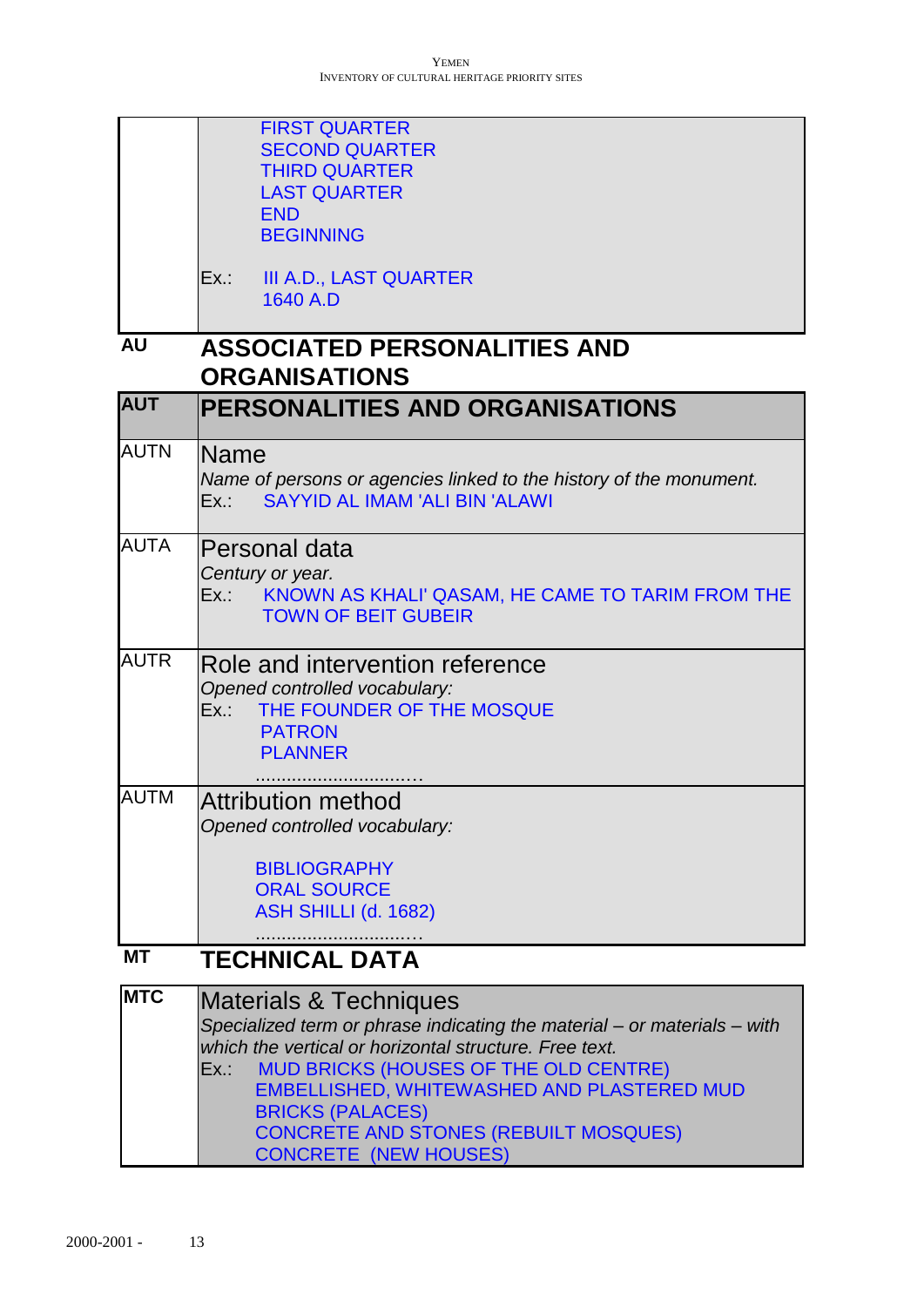| <b>CO</b>   | <b>PHYSICAL CONDITION</b>                                                                                                                                                                                                                                                                                                                                                                                              |
|-------------|------------------------------------------------------------------------------------------------------------------------------------------------------------------------------------------------------------------------------------------------------------------------------------------------------------------------------------------------------------------------------------------------------------------------|
| <b>STC</b>  | CONDITION                                                                                                                                                                                                                                                                                                                                                                                                              |
| <b>STCR</b> | Reference to part<br>Connection among the various site parts and the different states of<br>conservation is guaranteed by this field: if it is desired to utilise the<br>paragraph only once, for this field the term "whole site" is to be used; if it<br>is necessary to indicate several states of conservation, the sub-field is to<br>be compiled indicating the part each time.<br>Opened controlled vocabulary: |
|             | <b>WHOLE SITE</b><br><b>CENTRAL BODY</b><br><b>THE NEW AREA</b>                                                                                                                                                                                                                                                                                                                                                        |
| <b>STCC</b> | State of conservation<br>The purpose of this chapter is to write the state of monument integrity in<br>its entirety.<br>ARCHAEOLOGY - Opened controlled vocabulary:                                                                                                                                                                                                                                                    |
|             | <b>PARTIALLY EXPLOITED</b><br><b>NOT EXPLOITED</b><br><b>PRESENCE OF COVERING</b>                                                                                                                                                                                                                                                                                                                                      |
|             | HISTORICAL SITE - Opened controlled vocabulary:                                                                                                                                                                                                                                                                                                                                                                        |
|             | <b>GOOD</b><br><b>MEDIOCRE</b><br><b>POOR</b>                                                                                                                                                                                                                                                                                                                                                                          |
|             |                                                                                                                                                                                                                                                                                                                                                                                                                        |
| <b>STCS</b> | <b>Description</b><br>Free text<br>Ex.:                                                                                                                                                                                                                                                                                                                                                                                |
|             | <b>HOUSES RECENTLY BUILT WELL CONSERVED</b>                                                                                                                                                                                                                                                                                                                                                                            |
| <b>DA</b>   | <b>ANALYTIC DATA</b>                                                                                                                                                                                                                                                                                                                                                                                                   |
| <b>DES</b>  | <b>DESCRIPTION</b>                                                                                                                                                                                                                                                                                                                                                                                                     |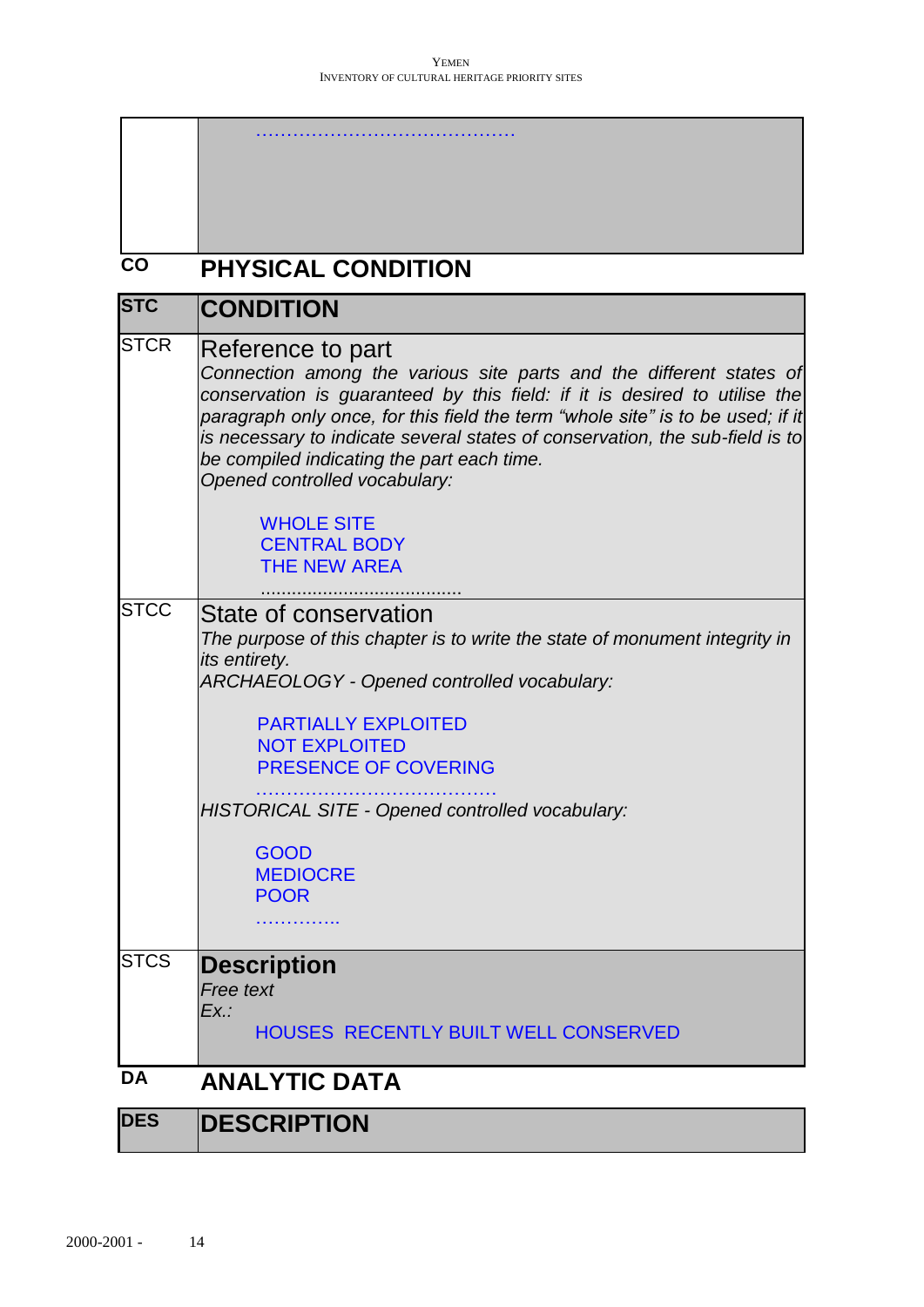| <b>DESO</b> | <b>Description</b>                                                                                                                                                                                                                                                                                                        |
|-------------|---------------------------------------------------------------------------------------------------------------------------------------------------------------------------------------------------------------------------------------------------------------------------------------------------------------------------|
|             | Enumerate, in free text, all the notable parts of the site.<br>Ex.:                                                                                                                                                                                                                                                       |
|             | STRATIFICATION WITH FREQUENT STONES AND RARE<br>FRAGMENTS OF POTTERY. A LARGE HEAP OF SQUARED<br>STONE BLOCKS, WITH FREQUENT FRAGMENTS<br><b>OF</b><br>LIMESTONE SLABS, OFTEN WITH TRACTS OF SOUTH<br>ARABIAN (MUSNAD) INSCRIPTIONS WOULD SUGGEST THE<br><b>RUINS OF A TEMPLE.</b>                                        |
| <b>DESE</b> | Exploitation                                                                                                                                                                                                                                                                                                              |
|             | The presence of signs is to be indicated, such as road or tourist signs,<br>which may be found in guides and/or on routes; the visibility of the site<br>and the possibility of identifying it is to be referred. In the case of sites<br>open to the public, conditions of access are to be noted.<br>Ex.: NOT EXPLOITED |
|             | PARTIALLY EXPLOITED (HOTEL, FUNDUQS, LOCAL<br><b>RESTAURANTS, MUSEUM)</b>                                                                                                                                                                                                                                                 |
| <b>DESR</b> | <b>Risks</b><br>Indicate all the risks the object is exposed to.<br>RECONSTRUCTION IN CONCRETE, ABANDONMENT-<br><b>NEGLIGENCE</b>                                                                                                                                                                                         |
| <b>DESA</b> | <b>Environmental quality</b>                                                                                                                                                                                                                                                                                              |
| <b>DESM</b> | Architectural quality                                                                                                                                                                                                                                                                                                     |
| <b>ISR</b>  | <b>INSCRIPTIONS &amp; MARKINGS</b>                                                                                                                                                                                                                                                                                        |
| <b>ISRP</b> | Position<br>Position of the inscription, or of the markings related to the object. Free<br>text                                                                                                                                                                                                                           |
| <b>ISRC</b> | Belonging category<br>Indicate the class to which the inscription, stone, plaque, armorial<br>bearings or emblem belongs. Opened controlled vocabulary:                                                                                                                                                                   |
|             | <b>MEMORIAL INSCRIPTION</b><br><b>LAUDATORY INSCRIPTION</b><br><b>RELIGIOUS INSCRIPTION</b>                                                                                                                                                                                                                               |
|             | <b>SEPULCHRAL INSCRIPTION</b><br><b>STATE BEARINGS</b>                                                                                                                                                                                                                                                                    |
|             |                                                                                                                                                                                                                                                                                                                           |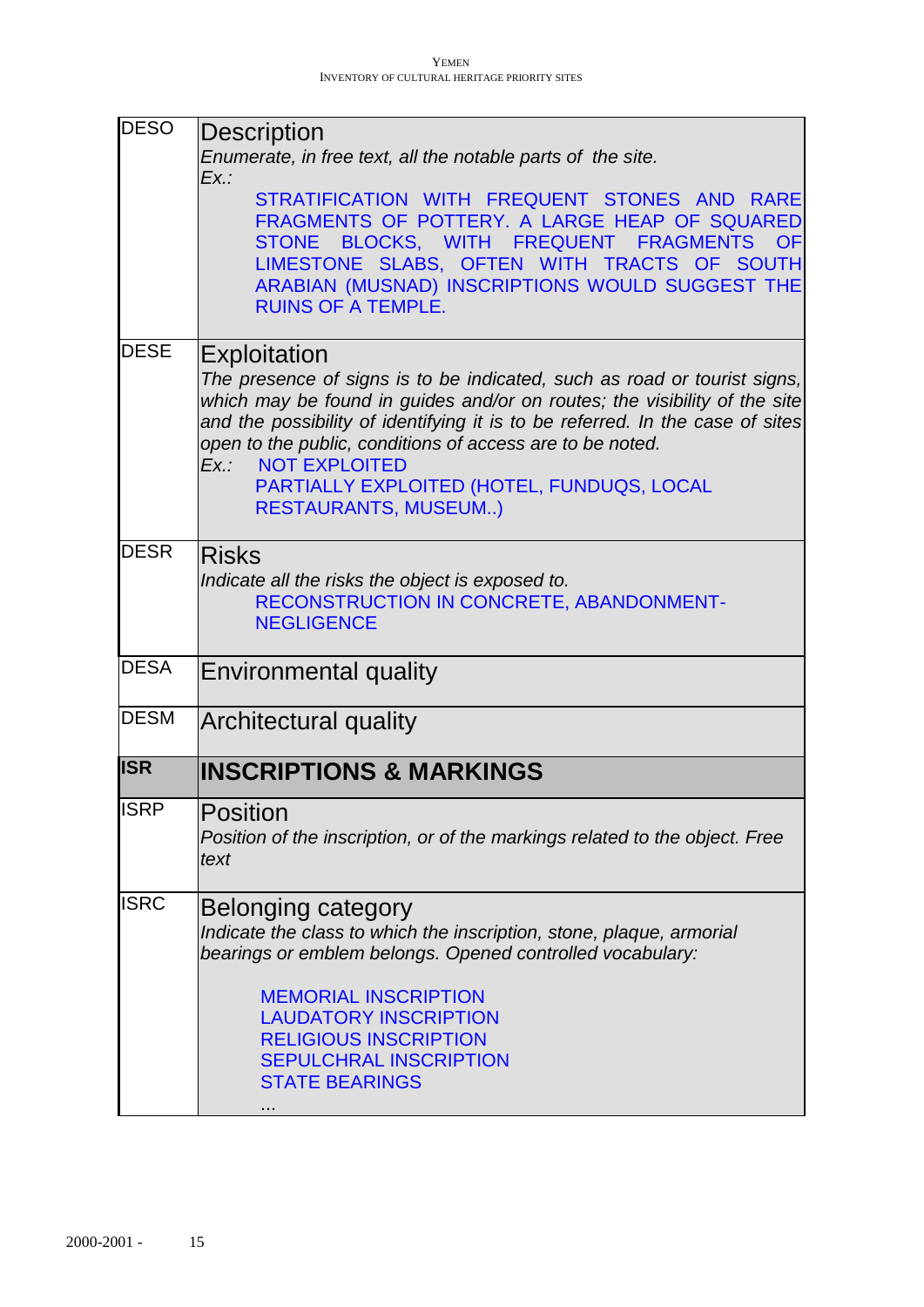| <b>ISRL</b> | Language<br>Language in which the inscription is expressed.<br>Opened controlled vocabulary:                                                                                 |
|-------------|------------------------------------------------------------------------------------------------------------------------------------------------------------------------------|
|             | <b>ARABIC</b>                                                                                                                                                                |
| <b>ISRS</b> | <b>Writing technique</b><br>Indication about the writing technique or the symbol working technique.<br>Opened controlled vocabulary:<br><b>HIGH-RELIEF</b><br><b>CARVING</b> |
|             |                                                                                                                                                                              |
| <b>ISRT</b> | Type of scripts<br>Information on the graphic form. To be filled in only in case of<br>inscriptions. Opened controlled vocabulary:                                           |
|             | <b>MUSNAD</b><br><b>ROQ'I</b><br><b>FARISI</b><br><b>DIWANI</b>                                                                                                              |
| <b>ISRI</b> | Transcriptions<br>Transcription of the inscription text, or general description of the<br>inscription category.                                                              |
| <b>PC</b>   | <b>CONSTITUENT PARTS</b><br>A description of the site's most significant parts.                                                                                              |
| <b>PCE</b>  | <b>ELEMENTS</b>                                                                                                                                                              |
| <b>PCER</b> | Reference to part<br><b>ENTIRE SITE</b><br>Ex:                                                                                                                               |
| <b>PCET</b> | Type<br>Opened controlled vocabulary:<br><b>MOSQUE</b><br><b>QUBBA</b><br><b>MAUSOLEUM</b><br><b>PALACE</b>                                                                  |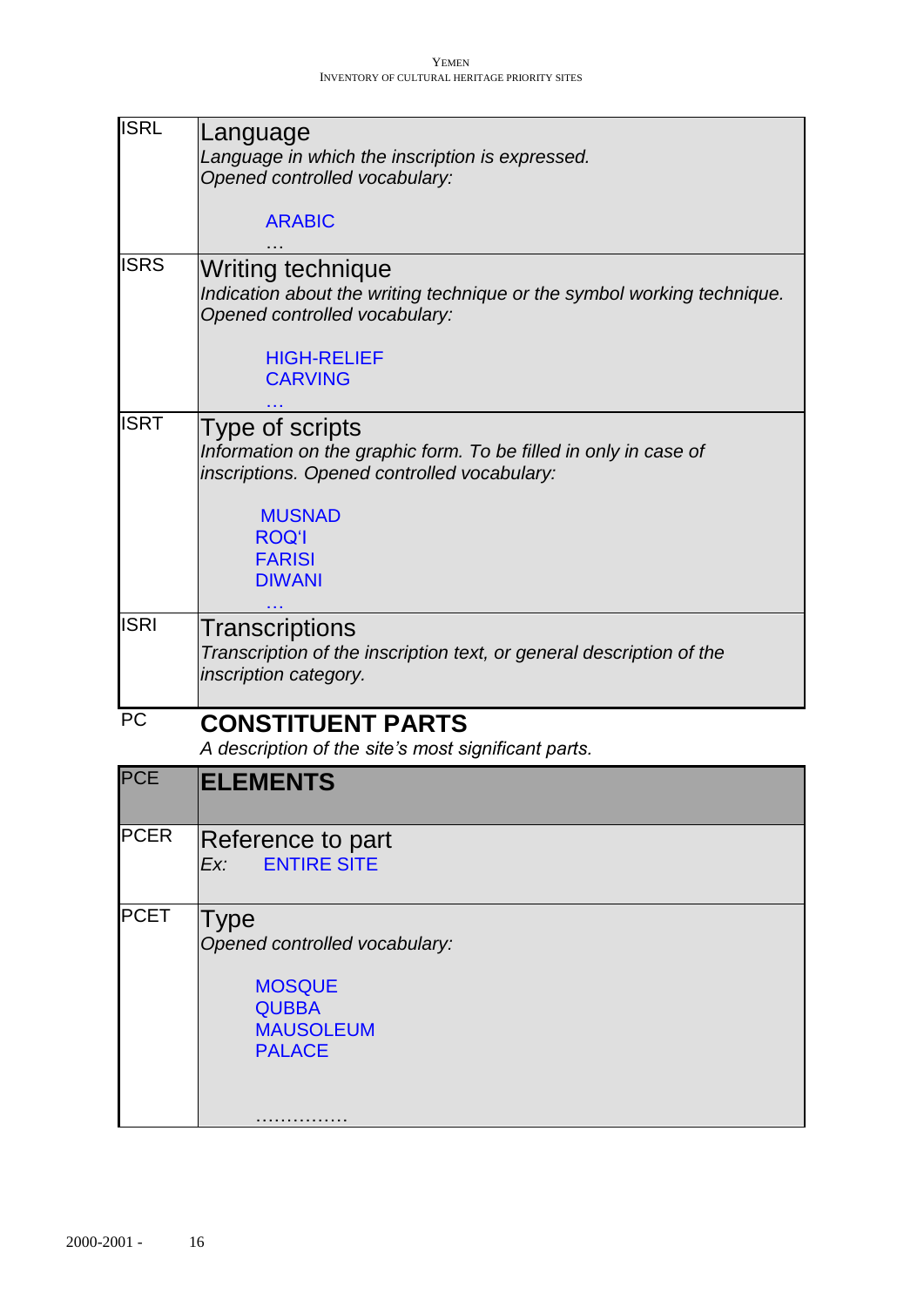| <b>PCED</b>      | <b>Name</b><br>The denomination of the constituents part.  |
|------------------|------------------------------------------------------------|
| <b>PCEC</b>      | Code<br>The monument's code, as assigned by the inventory. |
| <b>PCEO</b>      | Description<br>Eventual notes.                             |
| <b>PCEN</b><br>- | Quantity<br>Ex:                                            |

# TU **PROTECTION STATUS**

| <b>VIN</b>  | <b>DESIGNATIONS</b>                                                                                                                                                                                                                                                                   |
|-------------|---------------------------------------------------------------------------------------------------------------------------------------------------------------------------------------------------------------------------------------------------------------------------------------|
| <b>VINL</b> | Law or decree<br>EX: LAW N.8/1997 AS INTEGRATION TO THE LAW ON<br><b>ANTIQUITIES N. 21/1994</b><br><b>SUGGESTION OF THE CATALOGUE</b>                                                                                                                                                 |
| <b>VINR</b> | Date<br>Ex: 1997                                                                                                                                                                                                                                                                      |
| <b>VINE</b> | Extension<br>Definition of the part the measure relates to.<br>Opened controlled vocabulary:<br><b>ENTIRE SITE</b><br><b>VAST AREA AROUND THE POPULATED CENTRE</b><br>THE SETTING OF THE PERIMETER OF THE AREA TO BE<br>PROTECTED, IS LEFT TO A LATER EXECUTIVE<br><b>EXAMINATION</b> |
| <b>VINA</b> | Text<br>Quote the text of the measure.<br>SUBURBAN AREA OF PARTICULAR ENVIRONMENTAL VALUE<br>URBAN AREA of PARTICULAR ENVIRONMENTAL VALUE                                                                                                                                             |
| <b>DO</b>   | <b>CROSS REFERENCE TO DOCUMENTATION</b>                                                                                                                                                                                                                                               |

| <b>BIB</b> | <b>DOCUMENTATION</b> |
|------------|----------------------|
|------------|----------------------|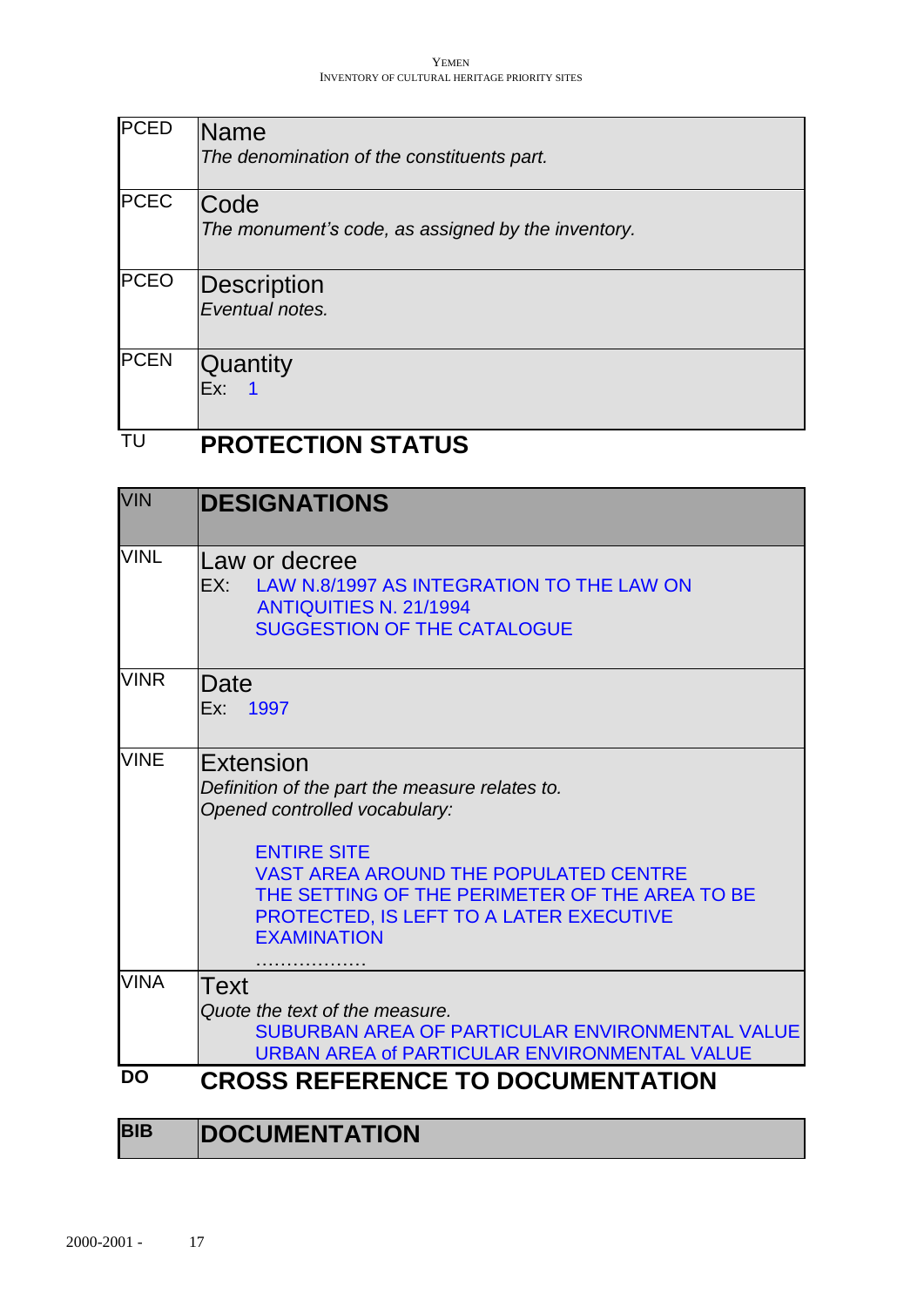| <b>BIBX</b> | Category                                                                   |
|-------------|----------------------------------------------------------------------------|
|             | Document type linked to monument<br>Opened controlled vocabulary:          |
|             | <b>BOOK</b>                                                                |
|             | <b>ARTICLE</b>                                                             |
|             | <b>CARTOGRAPHY</b>                                                         |
| <b>BIBA</b> | Author                                                                     |
|             | Ex.: LURAGHI E.                                                            |
| <b>BIBT</b> | <b>Title</b>                                                               |
|             | YEMEN LA PORTA DELL'ORIENTE<br>Ex.:                                        |
| <b>BIBD</b> | Year of edition                                                            |
|             | 1998<br>Ex.:                                                               |
| <b>BIBN</b> | V., p., pl., n <sup>o</sup><br>Ex.: 123                                    |
| <b>BIBH</b> | <b>Identification code</b>                                                 |
|             | Number or combination of characters uniquely identifying each<br>document. |
|             | Ex.: BYb09011                                                              |
|             | Syntax:<br>$B =$ source document.                                          |
|             | $Y = Y$ emen                                                               |
|             | $b = book$<br>$456 =$ progressive number                                   |
| <b>FTA</b>  | <b>IMAGES</b>                                                              |
|             |                                                                            |
| <b>FTAP</b> | Category<br>Opened controlled vocabulary:                                  |
|             | <b>INVENTOTORY</b><br><b>BIBLIOGRAPHY</b>                                  |
| <b>FTAN</b> | .<br>Original                                                              |
|             | Photography code.                                                          |
|             | A00001 P01<br>Ex.:                                                         |
| <b>FTAT</b> | Caption                                                                    |
|             | Information on the subject. The image viewpoint in parentheses.            |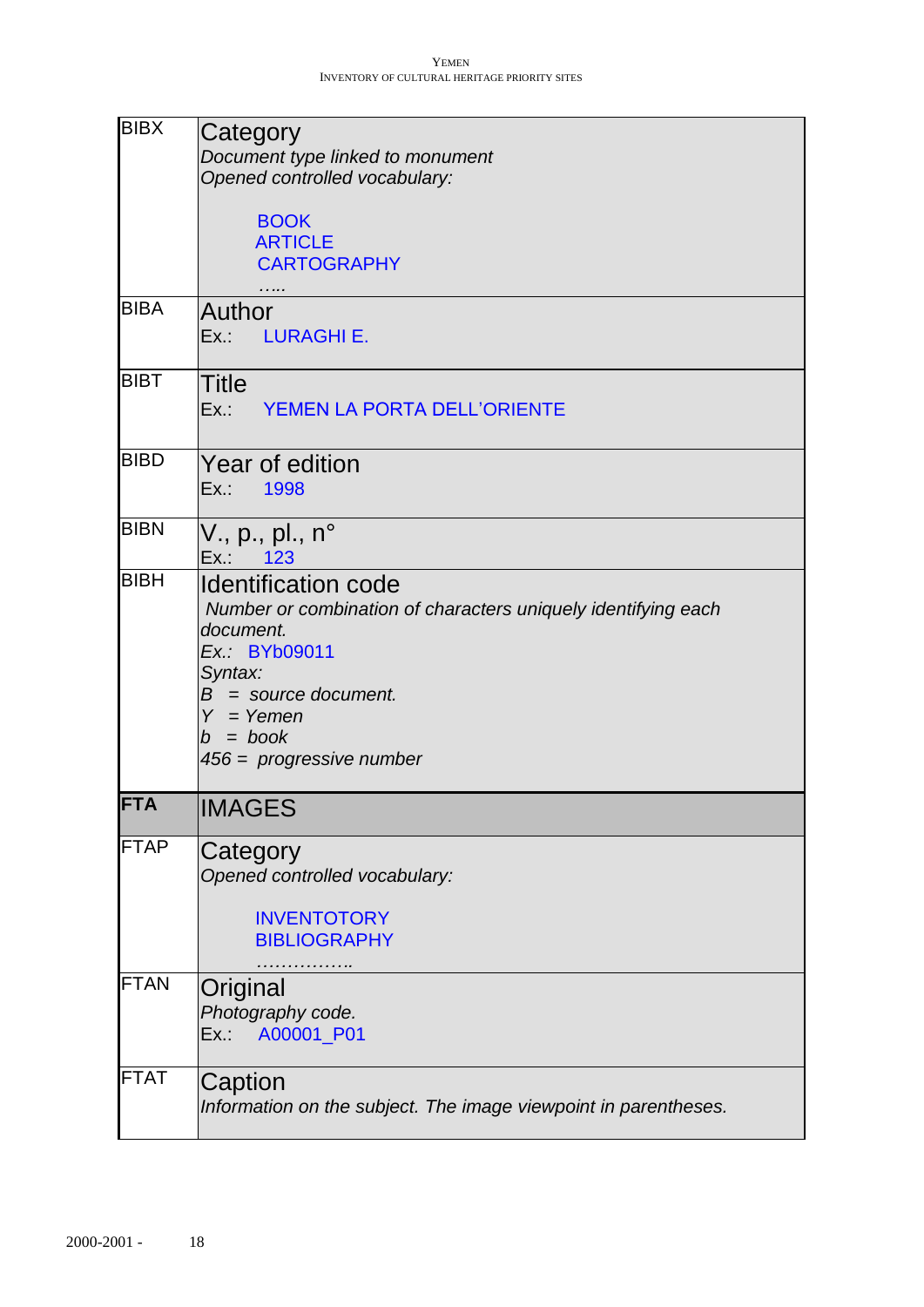| <b>FTAA</b> | Date<br>1998<br>Ex.:                                                                        |
|-------------|---------------------------------------------------------------------------------------------|
| <b>FTAD</b> | Digital image<br>Photography code with the digital format extension.<br>Ex.: A00001_P01.jpg |

# **AN ANNOTATIONS**

| <b>OSS</b>  | <b>ANNOTATIONS</b>                                                                                                                                                                                                                                                                                                                              |
|-------------|-------------------------------------------------------------------------------------------------------------------------------------------------------------------------------------------------------------------------------------------------------------------------------------------------------------------------------------------------|
| <b>OSST</b> | <b>Observation's object</b><br>Denomination of the field object of the observation.                                                                                                                                                                                                                                                             |
| <b>OSSD</b> | Description<br>Free text.<br>Ex.: VILLAGE NOT INDICATED IN THE 1:25.000 CARTOGRAPHY.<br>THE AMERICANS ATTRIBUTE THE MEGALITH M002 TO AN<br>OTHER SITE MORPHOLOGICALLY AND TYPOLOGICALLY<br>DIFFERENT (S-67); BECAUSE OF THEIR PROXIMITY AND<br>HOMOGENEITY WE PREFER CONSIDER THE 2 MEGALITHS<br>AS TWO SIGNIFICANT EVIDENCES OF THE SAME SITE. |
| <b>CM</b>   | <b>CATALOGUE</b>                                                                                                                                                                                                                                                                                                                                |
| <b>CMP</b>  | <b>COMPILERS</b>                                                                                                                                                                                                                                                                                                                                |
| <b>CMPJ</b> | Editing and updating<br>Name of organization responsible for registration If index card is                                                                                                                                                                                                                                                      |

*Name of organization responsible for registration If index card is updated, the updated parts are to be indicated in parentheses.* Ex.: MEMAR MONTEASSEGNI CMPD Date of compilation *Date on which index card was edited.*  Ex.: 2000/ 01/ 31 CMPN Originator of reference *The operator's name.*

*Ex.:* BRAHIM M. B. / AS SAQQAF A. / MUSMECI M.

FRISINA M. / AL AIDAROUS H. / EIDEED H.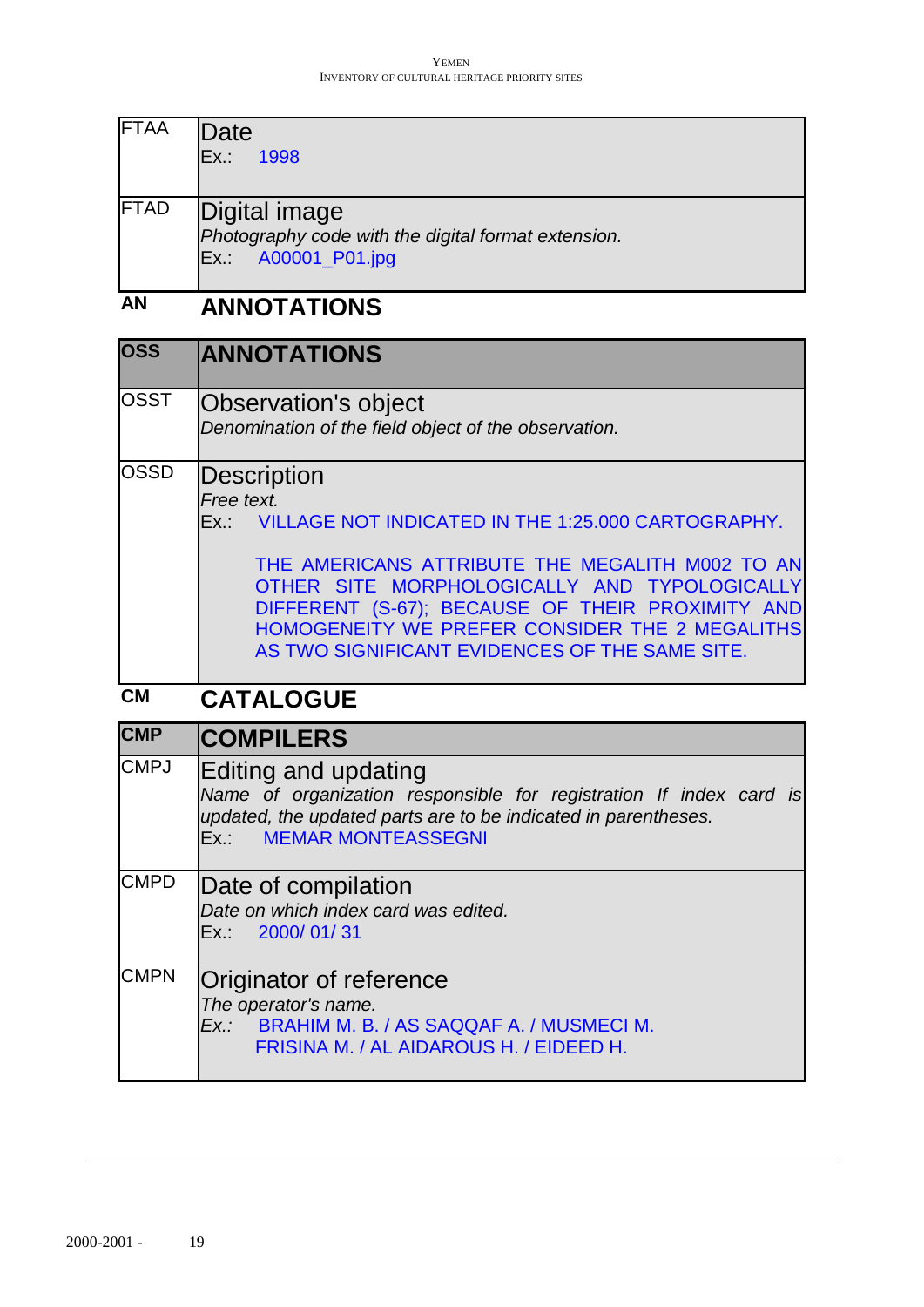# YEMEN HADRAMAUT

# **7**

software

# **GeoSEM** - GIS

The data making up the cultural heritage informational system is of several kinds, though it can be arranged in three broad categories:

**texts**: heritage records, documentary source records, "control" words, relations, norms,

**images**: documentary photos, historical photos, aerial photos, official and historic cartography, surveys, sketches,



**cartography**: "oriented" raster cartography, vectorial themes, instrumental surveys, GPS points.



First an **area-wide computerised informational system** serves to link together all this information, which would otherwise remain in separate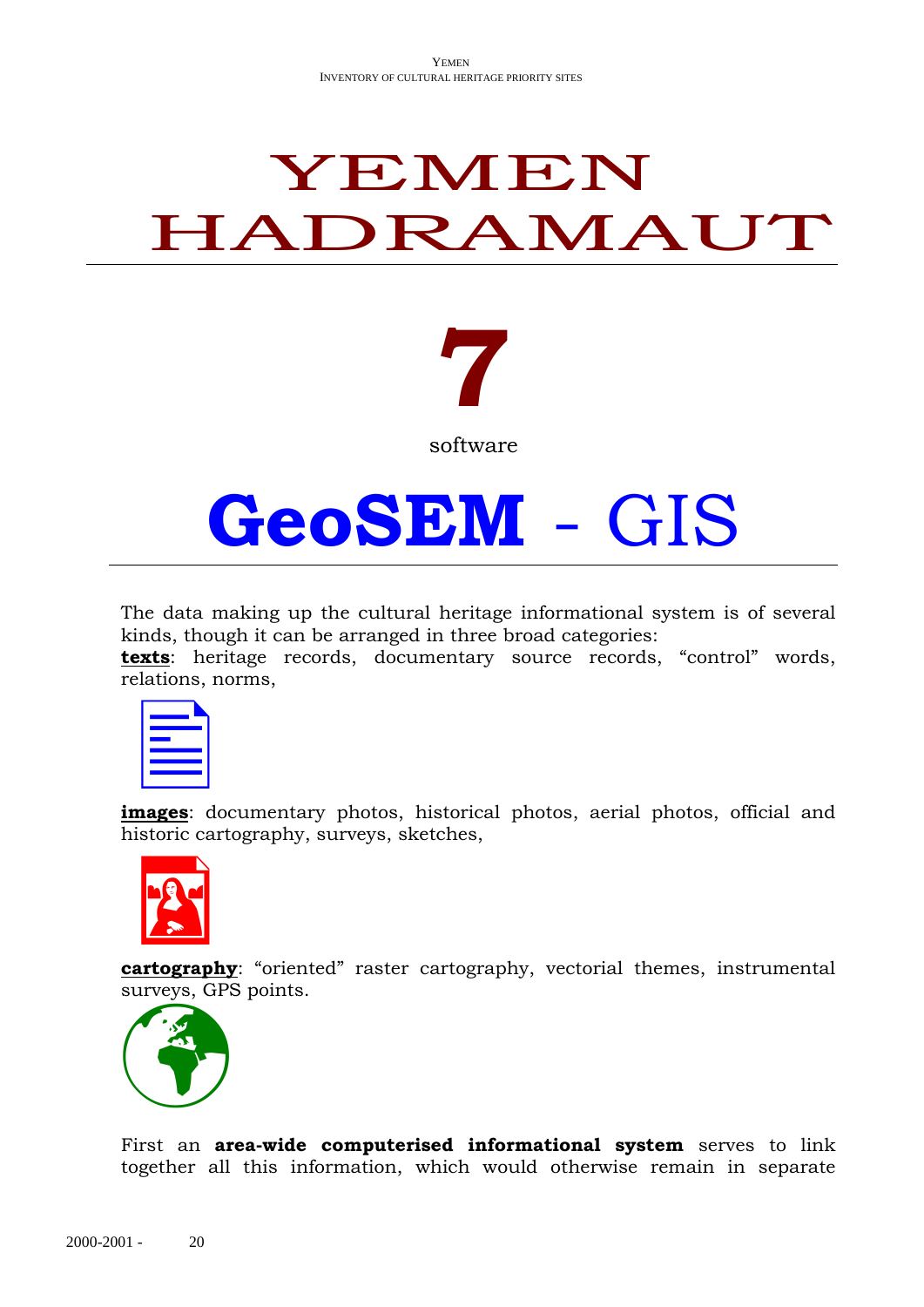archives: the images are linked to records and therefore to the territory, while the present is linked to the past. Records and photos can be interrogated starting with the area and vice versa; links can be created among the entire heritage and between it and the past.

This system of easy utilisation has already been created for the "**Tunisia: Management of the Cultural Heritage** " project, for the «**Rumania: Informative System for the priority archaeological site management**» and for the «**Yemen: Inventory of Cultural Heritage Priority Sites**», to which, naturally, changes and improvements have been made.

Following is an analysis and description of the activities and functions that must be carried out in order to create an Informational System for cultural heritage management. The descriptions are of:

### **1. Products utilised**

## **2. Data format**

**3. Data acquisition**

3.1. Creation of charts

3.2. Creation of maps

# **4. Database products and respective relationships**

# **5. Topographic survey**

# **1. Products utilised**

Data loading activities, whether graphic or alphanumerical, will be carried out with the following computer tools:

Access – used to load all alphanumerical data concerning survey records, in the form of charts structured according to a predefined outline.

ArcView – used to create data banks of the territorial informational system (S.I.T.) of historical and artistic landmarks.

MapObject – used to deliver the data to the client in its definitive version.

## **2. Data Format**

The software tools used make it possible to generate structured files and already available as acquisition files, in standard market formats:

MDB for Access.

DXF and DWG

ShapeFile for ArcView.

TIF for cartographies acquired in the form of raster images,

JPG and TIF for photographic images.

# **3. Data Acquisition**

Data acquisition is subdivided into:

- the creation of structured charts utilising the outline adopted by the Council of Europe;
- the creation of a cover type raster cartography of the national territory and of a vectorial cartography with indication of all the themes making up the integrated S.I.T.;
- Acquisition of photographic images by setting recognition keys.